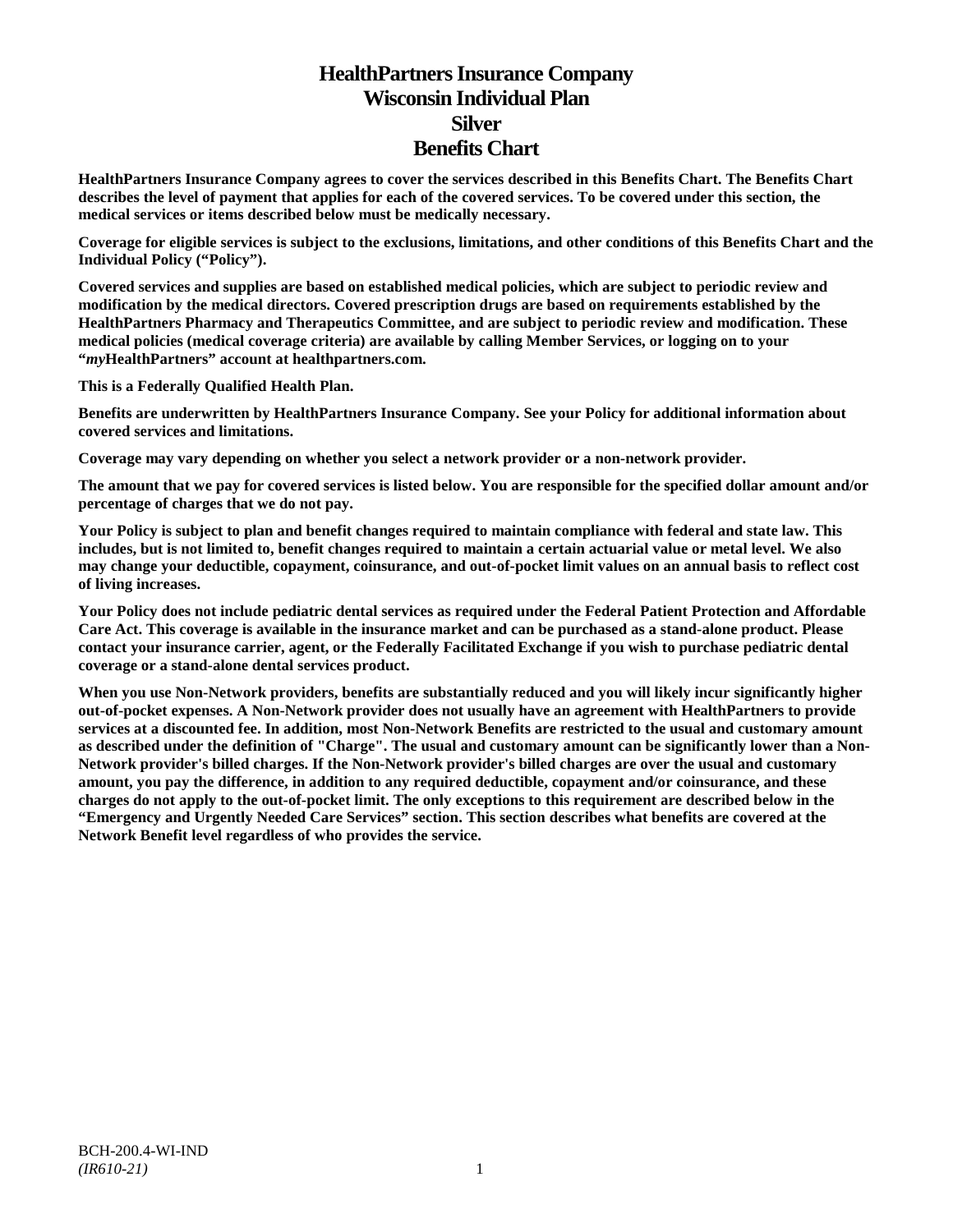## **These definitions apply to the Benefits Chart. They also apply to your Policy.**

| <b>Biosimilar Drug:</b> | A prescription drug, approved by the Food and Drug Administration (FDA), that the FDA has<br>determined is biosimilar to and interchangeable with a biological brand name drug. Biosimilar<br>drugs are not considered generic drugs and are not covered under the generic drug benefit.                                                                                                                                                                                                                                                                                                                                     |
|-------------------------|------------------------------------------------------------------------------------------------------------------------------------------------------------------------------------------------------------------------------------------------------------------------------------------------------------------------------------------------------------------------------------------------------------------------------------------------------------------------------------------------------------------------------------------------------------------------------------------------------------------------------|
| <b>Brand Name Drug:</b> | A prescription drug, approved by the Food and Drug Administration (FDA), that is manufactured,<br>sold or licensed for sale under a trademark by the pharmaceutical company that originally<br>researched and developed the drug. Brand name drugs have the same active-ingredient formula as<br>the generic version of the drug. However, generic drugs are manufactured and sold by other drug<br>manufacturers and are generally not available until after the patent on the brand name drug has<br>expired. A few brand name drugs may be covered at the generic benefit level if this is indicated on<br>the formulary. |
| <b>Calendar Year:</b>   | This is the 12-month period beginning 12:01 A.M. Central Time, on January 1, and ending 12:00<br>A.M. Central Time of the next following December 31.                                                                                                                                                                                                                                                                                                                                                                                                                                                                        |
| Charge:                 | For covered services delivered by a network provider, this is the provider's discounted fee for a<br>given medical/surgical service, procedure or item.                                                                                                                                                                                                                                                                                                                                                                                                                                                                      |
|                         | For covered services delivered by non-network providers, a contracted rate may apply if such<br>arrangement is available to HealthPartners.                                                                                                                                                                                                                                                                                                                                                                                                                                                                                  |
|                         | For the Usual and Customary Charge for covered services delivered by non-network providers,<br>our payment is calculated using one of the following options to be determined at HealthPartners'<br>discretion: 1) a percentage of the Medicare fee schedule; 2) a comparable schedule if the service is<br>not on the Medicare fee schedule; or 3) a commercially reasonable rate for such service.                                                                                                                                                                                                                          |
|                         | The Usual and Customary Charge is the maximum amount allowed that we consider in the<br>calculation of the payment of charges incurred for certain covered services. You must pay for any<br>charges above the usual and customary charge, and they do not apply to the out-of-pocket limit.                                                                                                                                                                                                                                                                                                                                 |
|                         | A charge is incurred for covered ambulatory medical and surgical services, on the date the service<br>or item is provided. A charge is incurred for covered inpatient services, on the date of admission to<br>a hospital. To be covered, a charge must be incurred on or after your effective date and on or<br>before the termination date.                                                                                                                                                                                                                                                                                |
| Copayment/Coinsurance:  | The specified dollar amount, or percentage, of charges incurred for covered services, which we do<br>not pay, but which you must pay, each time you receive certain medical services, procedures or<br>items. Our payment for those covered services or items begins after the copayment or coinsurance<br>is satisfied. Covered services or items requiring a copayment or coinsurance are specified in this<br>Benefits Chart.                                                                                                                                                                                             |
|                         | For services provided by a network provider:                                                                                                                                                                                                                                                                                                                                                                                                                                                                                                                                                                                 |
|                         | An amount which is listed as a flat dollar copayment is applied to a network provider's discounted<br>charges for a given service. However, if the network provider's discounted charges for a service or<br>item is less than the flat dollar copayment, you will pay the network provider's discounted charge.<br>An amount which is listed as a percentage of charges or coinsurance is based on the network<br>provider's discounted charges, calculated at the time the claim is processed, which may include an<br>agreed upon fee schedule rate for case rate or withhold arrangements.                               |
|                         | For services provided by a Non-Network provider:                                                                                                                                                                                                                                                                                                                                                                                                                                                                                                                                                                             |
|                         | Any copayment or coinsurance is applied to the lesser of the provider's charges or the usual and<br>customary charge for a service.                                                                                                                                                                                                                                                                                                                                                                                                                                                                                          |
|                         | A copayment or coinsurance is due at the time a service is provided, or when billed by the<br>provider. The copayment or coinsurance applicable for a scheduled visit with a network provider<br>will be collected for each visit, late cancellation and failed appointment.                                                                                                                                                                                                                                                                                                                                                 |
|                         |                                                                                                                                                                                                                                                                                                                                                                                                                                                                                                                                                                                                                              |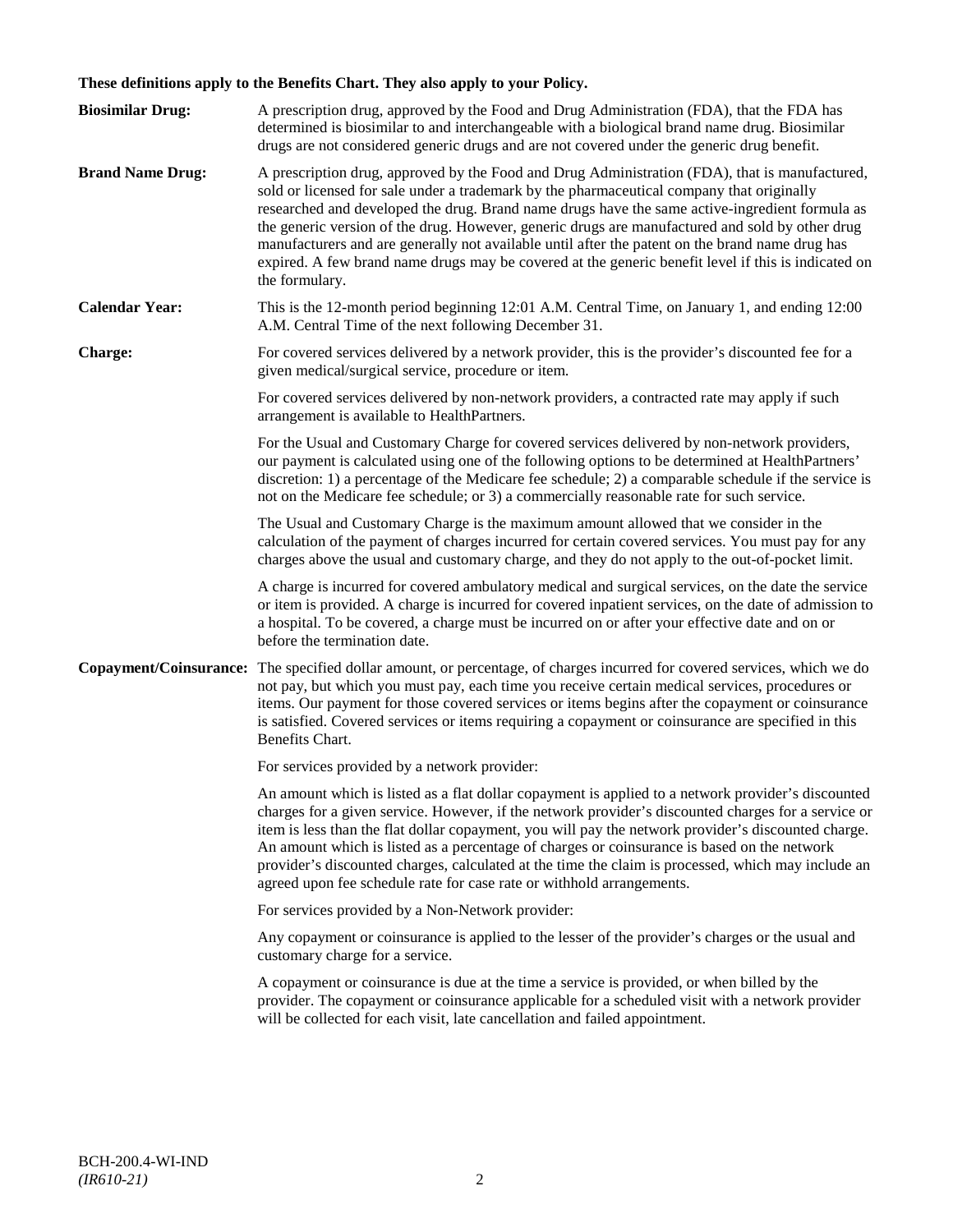| Deductible:                    | The specified dollar amount of charges incurred for covered services, which we do not pay, but an<br>enrollee or a family has to pay first in a calendar year. Our payment for those services or items<br>begins after the deductible is satisfied. For network providers, the amount of the charges that apply<br>to the deductible are based on the network provider's discounted charges, calculated at the time<br>the claim is processed, which may include an agreed upon fee schedule rate for case rate or<br>withhold arrangements. For non-network providers, the amount of charges that apply to the<br>deductible are the lesser of the provider's charges or the usual and customary charge for a service. |
|--------------------------------|-------------------------------------------------------------------------------------------------------------------------------------------------------------------------------------------------------------------------------------------------------------------------------------------------------------------------------------------------------------------------------------------------------------------------------------------------------------------------------------------------------------------------------------------------------------------------------------------------------------------------------------------------------------------------------------------------------------------------|
|                                | Any amounts paid or reimbursed by a third party, including, but not limited to: point of service<br>rebates, manufacturer coupons, manufacturer debit cards or other forms of direct reimbursement to<br>an Insured for a product or service, will not apply toward your deductible, to the extent permitted<br>under state and federal law.                                                                                                                                                                                                                                                                                                                                                                            |
|                                | Your plan has an embedded deductible. This means once a member meets the individual<br>deductible, the plan begins paying benefits for that person. If two or more members of the family<br>meet the family deductible, the plan begins paying benefits for all members of the family,<br>regardless of whether each member has met the individual deductible. However, a member may<br>not contribute more than the individual deductible toward the family deductible.                                                                                                                                                                                                                                                |
|                                | All services are subject to the deductible unless otherwise indicated below in this Benefits Chart.                                                                                                                                                                                                                                                                                                                                                                                                                                                                                                                                                                                                                     |
| <b>Formulary:</b>              | This is a current list, which may be revised from time to time, of prescription drugs, medications,<br>equipment and supplies covered by us as indicated in this Benefits Chart which are covered at the<br>highest benefit level. Some drugs on the formulary may require prior authorization to be covered<br>as formulary drugs. The formulary, and information on drugs that require prior authorization, are<br>available by calling Member Services, or logging on to your "myHealthPartners" account at<br>healthpartners.com.                                                                                                                                                                                   |
| <b>Generic Drug:</b>           | A prescription drug, approved by the Food and Drug Administration (FDA), that the FDA has<br>determined is comparable to a brand name drug product in dosage form, strength, route of<br>administration, quality, intended use and documented bioequivalence. Generally, generic drugs<br>cost less than brand name drugs. Some brand name drugs may be covered at the generic drug<br>benefit level if this is indicated on the formulary.                                                                                                                                                                                                                                                                             |
| <b>Non-Formulary Drug:</b>     | This is a prescription drug, approved by the Food and Drug Administration (FDA), that is not on<br>the formulary, is medically necessary and is not investigative or experimental or otherwise<br>excluded under your Policy.                                                                                                                                                                                                                                                                                                                                                                                                                                                                                           |
| <b>Out-of-Pocket Expenses:</b> | You pay the specified copayments/coinsurance and deductibles applicable for particular services,<br>subject to the out-of-pocket limit described below. These amounts are in addition to the monthly<br>premium payments.                                                                                                                                                                                                                                                                                                                                                                                                                                                                                               |
| <b>Out-of-Pocket Limit:</b>    | You pay the copayments/coinsurance and deductibles for covered services, to the individual or<br>family out-of-pocket limit. Thereafter we cover 100% of charges incurred for all other covered<br>services, for the rest of the calendar year. You pay amounts greater than the out-of-pocket limit if<br>you exceed any lifetime maximum benefit or any visit or day limits.                                                                                                                                                                                                                                                                                                                                          |
|                                | Non-Network Benefits above the usual and customary charge (see definition of charge above) do<br>not apply to the out-of-pocket limit.                                                                                                                                                                                                                                                                                                                                                                                                                                                                                                                                                                                  |
|                                | Any amounts paid or reimbursed by a third party, including, but not limited to: point of service<br>rebates, manufacturer coupons, debit cards or other forms of direct reimbursement to an Insured<br>for a product or service, will not apply as an out-of-pocket expense, to the extent permitted under<br>state and federal law.                                                                                                                                                                                                                                                                                                                                                                                    |
|                                | You are responsible to keep track of the out-of-pocket expenses. Contact our Member Services<br>Department for assistance in determining the amount paid by the enrollee for specific eligible<br>services received. Claims for reimbursement under the Out-of-Pocket Limit provisions are subject<br>to the same time limits and provisions described under the "Claims Provisions" section of your<br>Policy.                                                                                                                                                                                                                                                                                                         |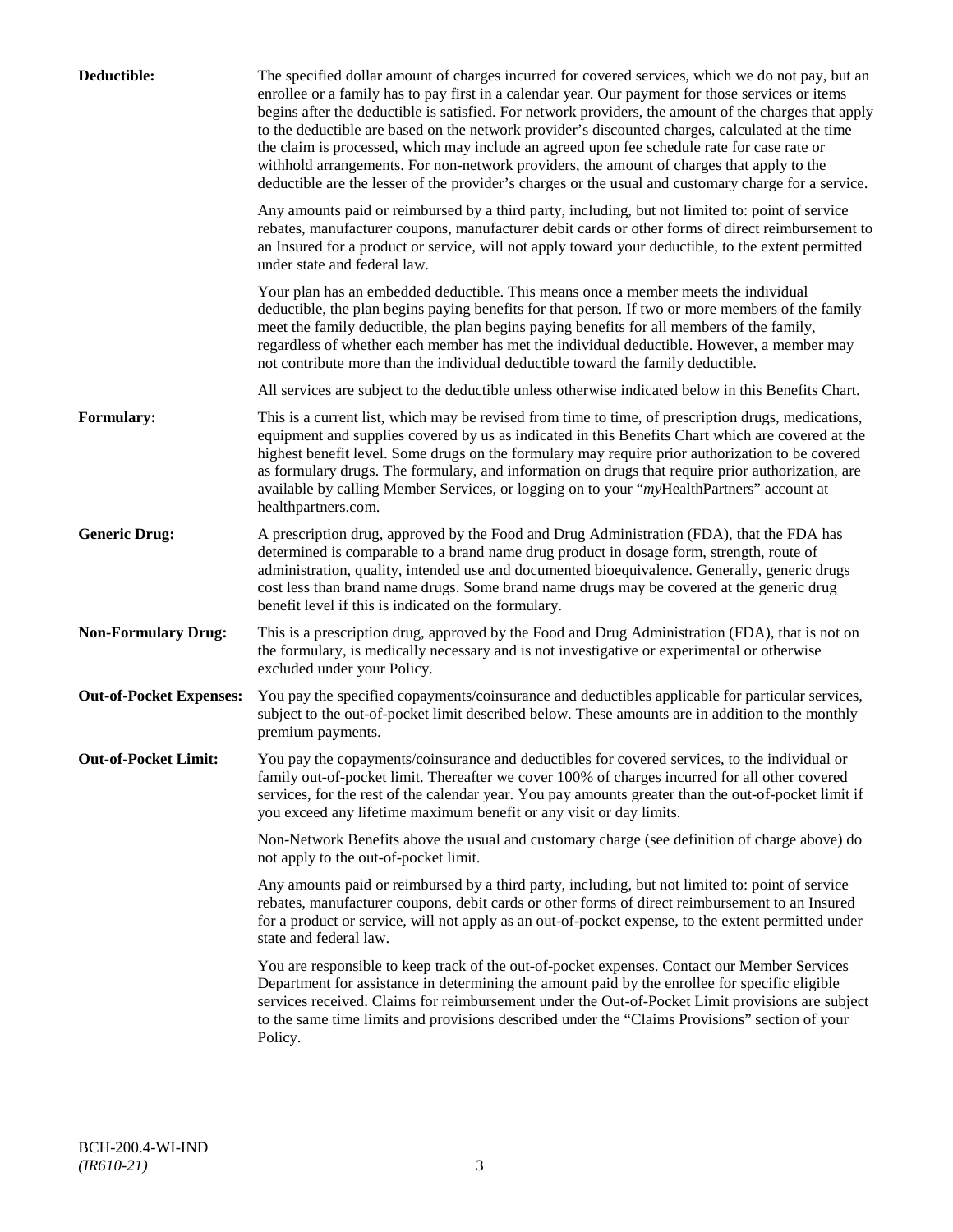**Specialty Drug List:** This is a current list, which may be revised from time to time, of prescription drugs, medications, equipment and supplies, which are typically bio-pharmaceuticals. The purpose of a specialty drug list is to facilitate enhanced monitoring of complex therapies used to treat specific conditions. Specialty drugs are covered by us as indicated in this Benefits Chart. The specialty drug list is available by calling Member Services, or logging on to your "*my*HealthPartners" account at [healthpartners.com.](http://www.healthpartners.com/) **virtuwell:** This is an online service that you may use to receive a diagnosis and treatment for certain routine conditions, such as a cold and flu, ear pain and sinus infections. You may access the virtuwell web

site a[t virtuwell.com.](http://www.virtuwell.com/)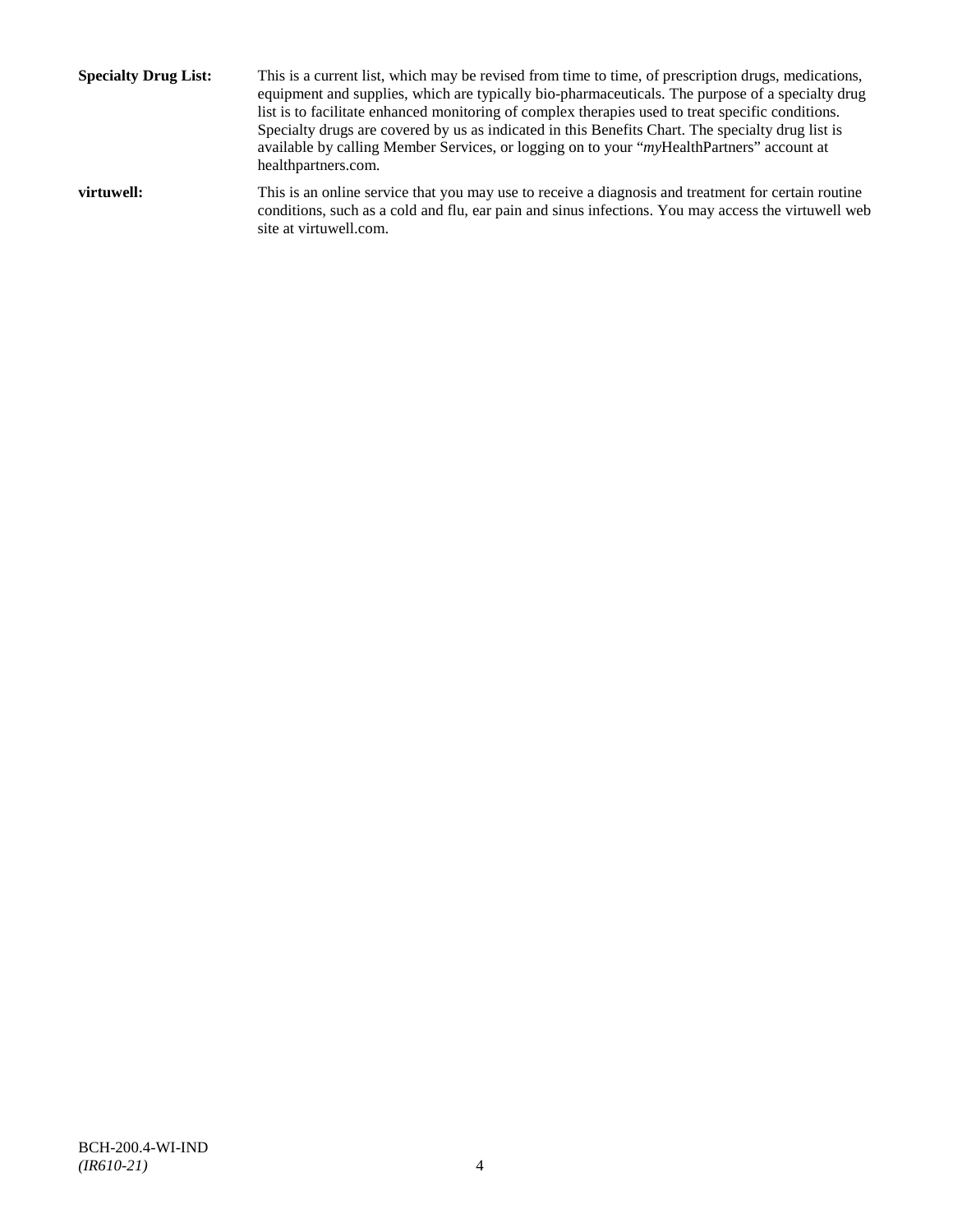## **DEDUCTIBLES AND OUT-OF-POCKET LIMITS**

#### **Individual Calendar Year Deductible**

| <b>Network Benefits</b> | <b>Non-Network Benefits</b> |
|-------------------------|-----------------------------|
| \$4,000                 | \$20,000                    |

## **Family Calendar Year Deductible**

| <b>Network Benefits</b> | <b>Non-Network Benefits</b> |
|-------------------------|-----------------------------|
| \$8,000                 | \$40,000                    |

Your individual and family deductible amounts may be indexed to allow for changes under Federal rules.

Your plan has an embedded deductible. This means once a member meets the individual deductible, the plan begins paying benefits for that person. If two or more members of the family meet the family deductible, the plan begins paying benefits for all members of the family, regardless of whether each member has met the individual deductible. However, a member may not contribute more than the individual deductible toward the family deductible.

Separate deductibles must be satisfied under the Network Benefits and Non-Network Benefits.

Any amounts paid or reimbursed by a third party, including but not limited to: point of service rebates, manufacturer coupons, manufacturer debit cards or other forms of direct reimbursement to an Insured for a product or service, will not apply toward your deductible, to the extent permitted under state and federal law.

## **Individual Calendar Year Out-of-Pocket Limit**

| Network Benefits | <b>Non-Network Benefits</b> |
|------------------|-----------------------------|
| \$8,150          | None.                       |

### **Family Calendar Year Out-of-Pocket Limit**

| <b>Network Benefits</b> | <b>Non-Network Benefits</b> |
|-------------------------|-----------------------------|
| \$16,300                | None.                       |

Your individual and family out-of-pocket amounts may be indexed to allow for changes under Federal rules.

Separate Out-of-Pocket Limits must be satisfied under Network Benefits and Non-Network Benefits.

Non-Network Benefits above the usual and customary charge will not apply to the individual or family Out-of-Pocket.

Any amounts paid or reimbursed by a third party, including but not limited to: point of service rebates, manufacturer coupons, manufacturer debit cards or other forms of direct reimbursement to an Insured for a product or service, will not apply as an outof-pocket expense, to the extent permitted under state and federal law.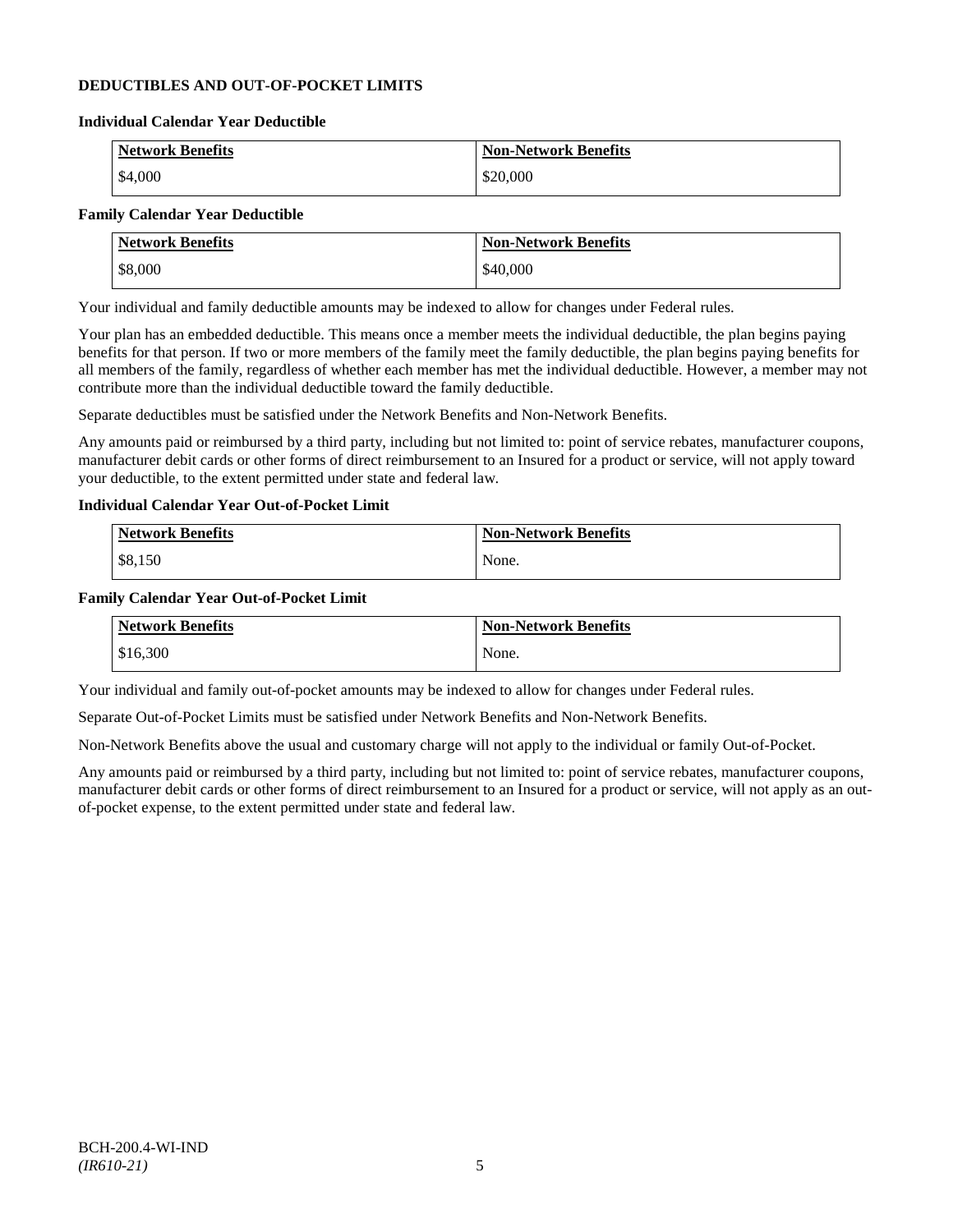## **AMBULANCE AND MEDICAL TRANSPORTATION**

## **Covered Services:**

We cover ambulance and medical transportation for medical emergencies and as shown below.

We also cover medically necessary, non-emergency transportation if it meets our medical coverage criteria.

Covered services are based on established medical policies, which are subject to periodic review and modification by the medical directors. These medical policies (medical coverage criteria) and applicable prior authorization requirements are available by calling Member Services, or logging on to your "*my*HealthPartners" account a[t healthpartners.com.](http://www.healthpartners.com/)

### **Ambulance and Medical Transportation (other than non-emergency fixed wing air ambulance transportation)**

| <b>Network Benefits</b>      | <b>Non-Network Benefits</b> |
|------------------------------|-----------------------------|
| 75% of the charges incurred. | See Network Benefits.       |

### **Non-Emergency Fixed Wing Air Ambulance Transportation**

| <b>Network Benefits</b>      | <b>Non-Network Benefits</b>  |
|------------------------------|------------------------------|
| 75% of the charges incurred. | 50% of the charges incurred. |

### **Not Covered:**

See "Services Not Covered" in your Policy.

## **AUTISM TREATMENT**

### **Covered Services:**

Your network provider will coordinate the prior authorization process for any autism treatment services. You may call Member Services at 952-967-7540 or toll-free at 1-888-360-0622 if you have any questions or concerns regarding the authorization process.

Please call Member Services at 952-967-7540 or toll-free at 1-888-360-0622 to request authorization for autism treatment services from a Non-Network provider.

We cover prior authorized evidence-based intensive-level and non-intensive-level treatment of autism spectrum disorders (autism disorder, Asperger's syndrome or pervasive development disorder not otherwise specified).

Covered services are based on established medical policies, which are subject to periodic review and modification by the medical directors. These medical policies (medical coverage criteria) are available by calling Member Services, or logging on to your "*my*HealthPartners" account at [healthpartners.com.](http://www.healthpartners.com/)

**Intensive-Level Services for children diagnosed with autism spectrum disorders.** Intensive-level services must begin on or after two years of age and end before nine years of age. Intensive-level services, on average, are services provided for more than 20 hours of treatment per week. (The average number of hours a week is calculated over a 6-month period.)

| <b>Network Benefits</b>                  | <b>Non-Network Benefits</b>              |
|------------------------------------------|------------------------------------------|
| 75% of the charges incurred.             | 50% of the charges incurred.             |
| Limited to 235 visits per calendar year. | Limited to 235 visits per calendar year. |

The maximum number of visits is combined for Network Benefits and Non-Network Benefits.

#### **Intensive-Level Services Lifetime Maximum Benefit**

| <b>Network Benefits</b>                               | <b>Non-Network Benefits</b>                           |
|-------------------------------------------------------|-------------------------------------------------------|
| 4 years of cumulative services under this plan or any | 4 years of cumulative services under this plan or any |
| other plan.                                           | other plan.                                           |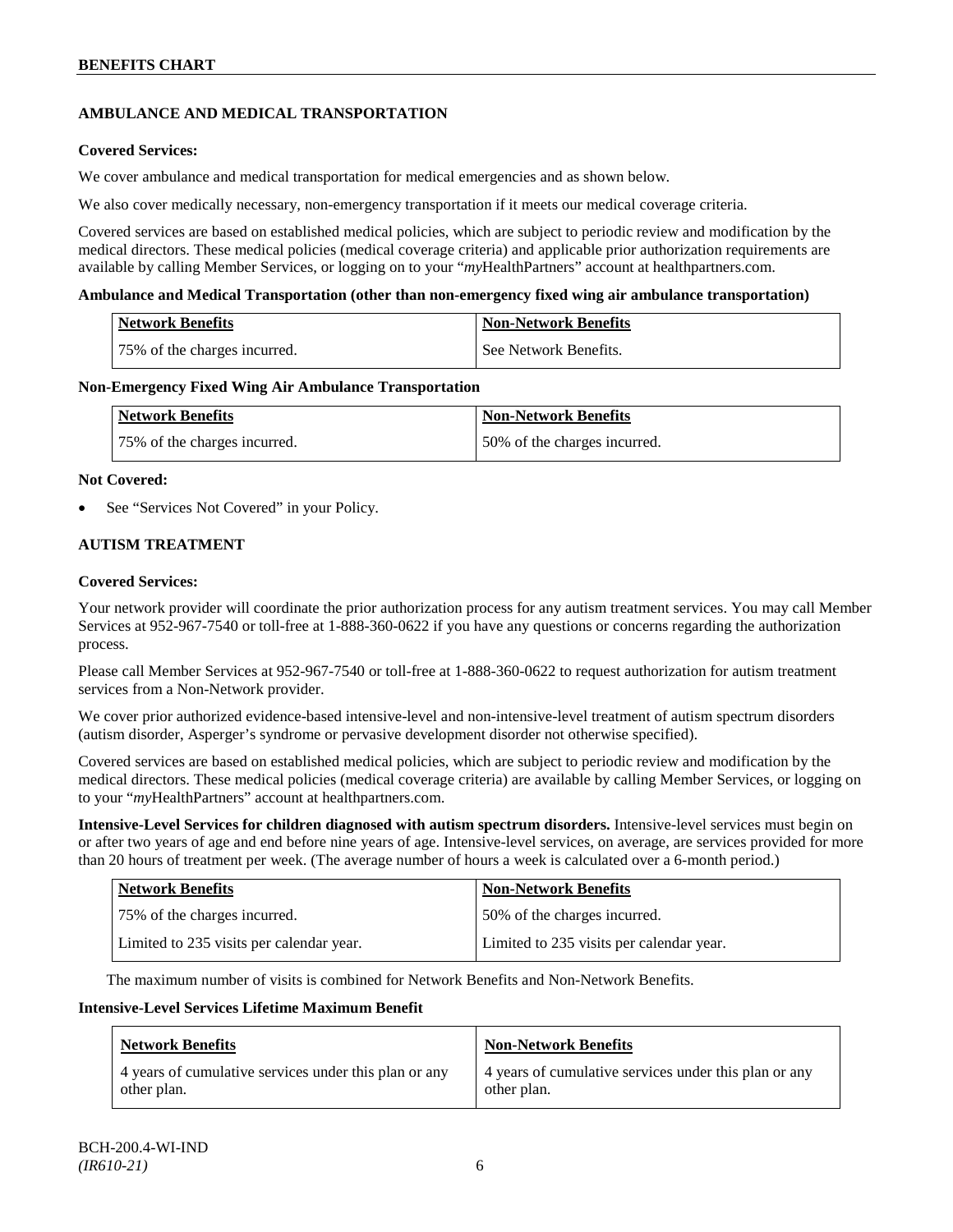## **Non-intensive-Level Services for Insureds diagnosed with autism spectrum disorders**

| <b>Network Benefits</b>                  | <b>Non-Network Benefits</b>              |
|------------------------------------------|------------------------------------------|
| 75% of the charges incurred.             | 150% of the charges incurred.            |
| Limited to 120 visits per calendar year. | Limited to 120 visits per calendar year. |

The maximum number of visits is combined for Network Benefits and Non-Network Benefits.

## **Not Covered:**

See "Services Not Covered" in your Policy.

## **BEHAVIORAL HEALTH SERVICES**

#### **Covered Services:**

Covered services are based on established medical policies, which are subject to periodic review and modification by the medical directors. These medical policies (medical coverage criteria) are available by calling Member Services, or logging on to your "*my*HealthPartners" account at [healthpartners.com.](http://www.healthpartners.com/)

**Transitional Treatment Services.** These are services for the treatment of nervous or mental disorders, alcoholism or other drug abuse problems which are provided to an Insured in a less restrictive manner than are inpatient hospital services but in a more intensive manner than are outpatient services. Transitional treatment services are services offered by a provider, and certified by the Wisconsin Department of Health Services for each of the following (except the last bulleted item):

- Mental health services for covered adults in a day treatment program.
- Mental health services for covered children in a day hospital treatment program.
- Services for persons with chronic mental illness provided through a community support program.
- Residential treatment programs for alcohol and/or drug dependent covered persons.
- Alcohol and Other Drug Abuse (AODA) services in, a day treatment program.
- Services for persons who are experiencing a mental health crisis or who are in a situation likely to turn into a mental health crisis if support is not provided.
- Intensive outpatient programs for the treatment of psychoactive substance use disorders provided in accordance with the patient placement criteria of the American Society of Addiction Medicine.

## **Mental Health Services**

We cover services for mental health diagnoses as described in the Diagnostic and Statistical Manual of Mental Disorders – Fifth Edition (DSM 5) (most recent edition) that lead to significant disruption of function in your life.

We provide coverage for mental health treatment ordered by a Wisconsin court under a valid court order that is issued on the basis of a behavioral care evaluation performed by a licensed psychiatrist or doctoral level licensed psychologist, which includes a diagnosis and an individual treatment plan for care in the most appropriate, least restrictive environment. We must be given a copy of the court order and the behavioral care evaluation, and the service must be a covered benefit under your Policy, and the service must be provided by a network provider, or other provider as required by law.

**Outpatient Services:** We cover medically necessary outpatient professional mental health services for evaluation, crisis intervention, and treatment of mental health disorders.

A comprehensive diagnostic assessment will be made of each patient as the basis for a determination by a mental health professional, concerning the appropriate treatment and the extent of services required.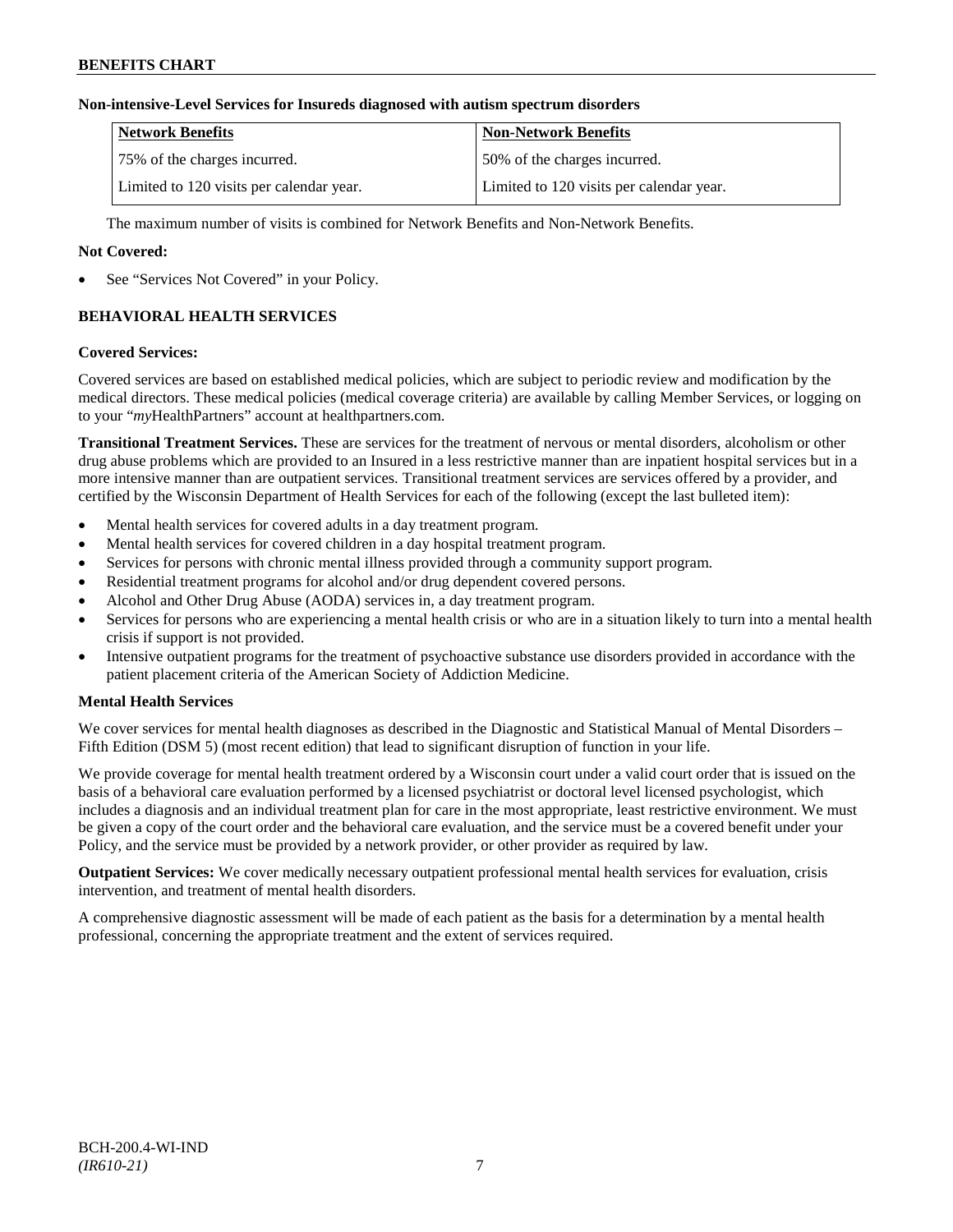Outpatient services we cover for a diagnosed mental health condition include the following:

- Individual, group, family and multi-family therapy;
- Medication management provided by a physician, certified nurse practitioner, or physician's assistant;
- Psychological testing services for the purposes of determining the differential diagnoses and treatment planning for patients currently receiving behavioral health services;
- Partial hospitalization services in a licensed hospital or community mental health center;
- Psychotherapy and nursing services provided in the home if authorized by us; and
- Treatment for gender dysphoria that meets medical coverage criteria.

| <b>Network Benefits</b>      | <b>Non-Network Benefits</b>  |
|------------------------------|------------------------------|
| 75% of the charges incurred. | 50% of the charges incurred. |

#### **Group Therapy**

| Network Benefits             | <b>Non-Network Benefits</b>  |
|------------------------------|------------------------------|
| 75% of the charges incurred. | 50% of the charges incurred. |

**Inpatient Services:** We cover medically necessary inpatient services in a hospital or licensed residential treatment facility and professional services for treatment of mental health disorders. Medical stabilization is covered under inpatient hospital services in the "Hospital and Skilled Nursing Facility Services" section.

We cover residential care for the treatment of eating disorders in a licensed facility, as an alternative to inpatient care, when it is medically necessary and your physician obtains authorization from us.

| <b>Network Benefits</b>      | <b>Non-Network Benefits</b>  |
|------------------------------|------------------------------|
| 75% of the charges incurred. | 50% of the charges incurred. |

**Transitional Treatment Services:** We cover transitional treatment services described above for treatment of mental and nervous disorders**.**

| <b>Network Benefits</b>      | <b>Non-Network Benefits</b>   |
|------------------------------|-------------------------------|
| 75% of the charges incurred. | 150% of the charges incurred. |

## **Substance Abuse Treatment Services**

We cover medically necessary services for assessments by a licensed alcohol and drug counselor and treatment of Substance-Related Disorders as defined in the latest edition of the DSM 5.

**Outpatient Services:** We cover medically necessary outpatient professional services for diagnosis and treatment of alcoholism and other drug abuse problems. Chemical dependency treatment services must be provided by a program licensed by the local Department of Health Services.

Outpatient services we cover for a diagnosed substance abuse disorder include the following:

- Individual, group, family, and multi-family therapy provided in an office setting; and
- We cover opiate replacement therapy including methadone and buprenorphine treatment.

| Network Benefits             | Non-Network Benefits         |
|------------------------------|------------------------------|
| 75% of the charges incurred. | 50% of the charges incurred. |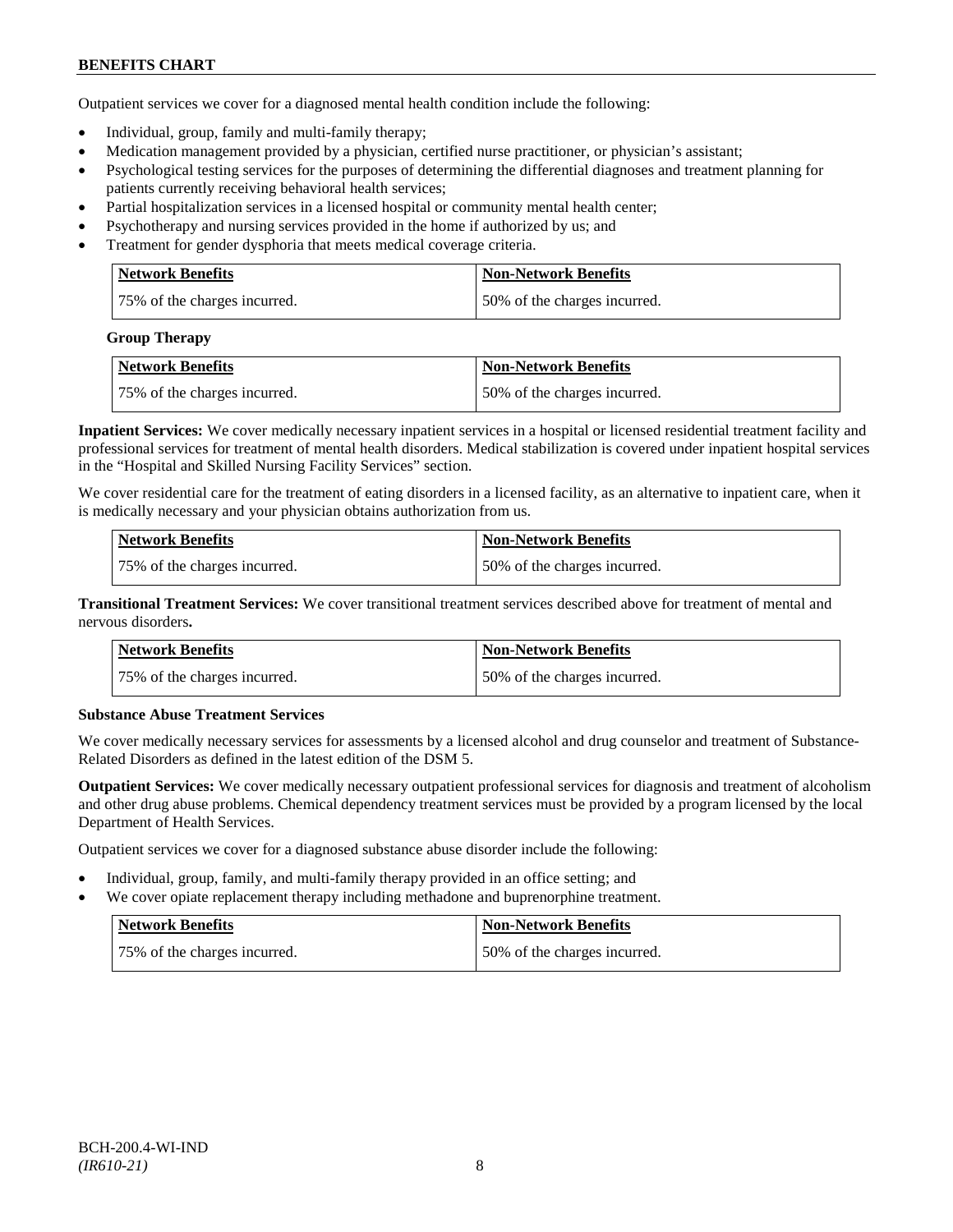**Inpatient Services:** We cover medically necessary inpatient services in a hospital or a licensed residential primary treatment center.

We cover services provided in a hospital that is licensed by the local state and accredited by Medicare.

Detoxification Services: We cover detoxification services in a hospital or community detoxification facility if it is licensed by the local Department of Health Services.

| Network Benefits             | <b>Non-Network Benefits</b>  |
|------------------------------|------------------------------|
| 75% of the charges incurred. | 50% of the charges incurred. |

**Transitional Treatment Services:** We cover transitional treatment services described above for treatment of alcoholism or other drug abuse problems.

| Network Benefits             | <b>Non-Network Benefits</b>  |
|------------------------------|------------------------------|
| 75% of the charges incurred. | 50% of the charges incurred. |

#### **Additional Mental Health and Substance Abuse Benefits for a Dependent Child Who is a Student**

If a dependent child is a student in a school that is located in Wisconsin, but outside of our service area, we cover services as required under Wisconsin Statute 609.655.

| <b>Network Benefits</b>      | <b>Non-Network Benefits</b>  |
|------------------------------|------------------------------|
| 75% of the charges incurred. | 50% of the charges incurred. |

#### **Not Covered:**

See "Services Not Covered" in your Policy.

### **CHIROPRACTIC SERVICES**

#### **Covered Services:**

We cover chiropractic services for rehabilitative care. Chiropractic services are adjustments to any abnormal articulations of the human body, especially those of the spinal column, for the purpose of giving freedom of action to impinged nerves that may cause pain or deranged function.

Massage therapy which is performed in conjunction with other treatment/modalities by a chiropractor, is part of a prescribed treatment plan and is not billed separately is covered.

| <b>Network Benefits</b>      | Non-Network Benefits         |
|------------------------------|------------------------------|
| 75% of the charges incurred. | 50% of the charges incurred. |

- Massage therapy for the purpose of comfort or convenience of the Insured.
- See "Services Not Covered" in your Policy.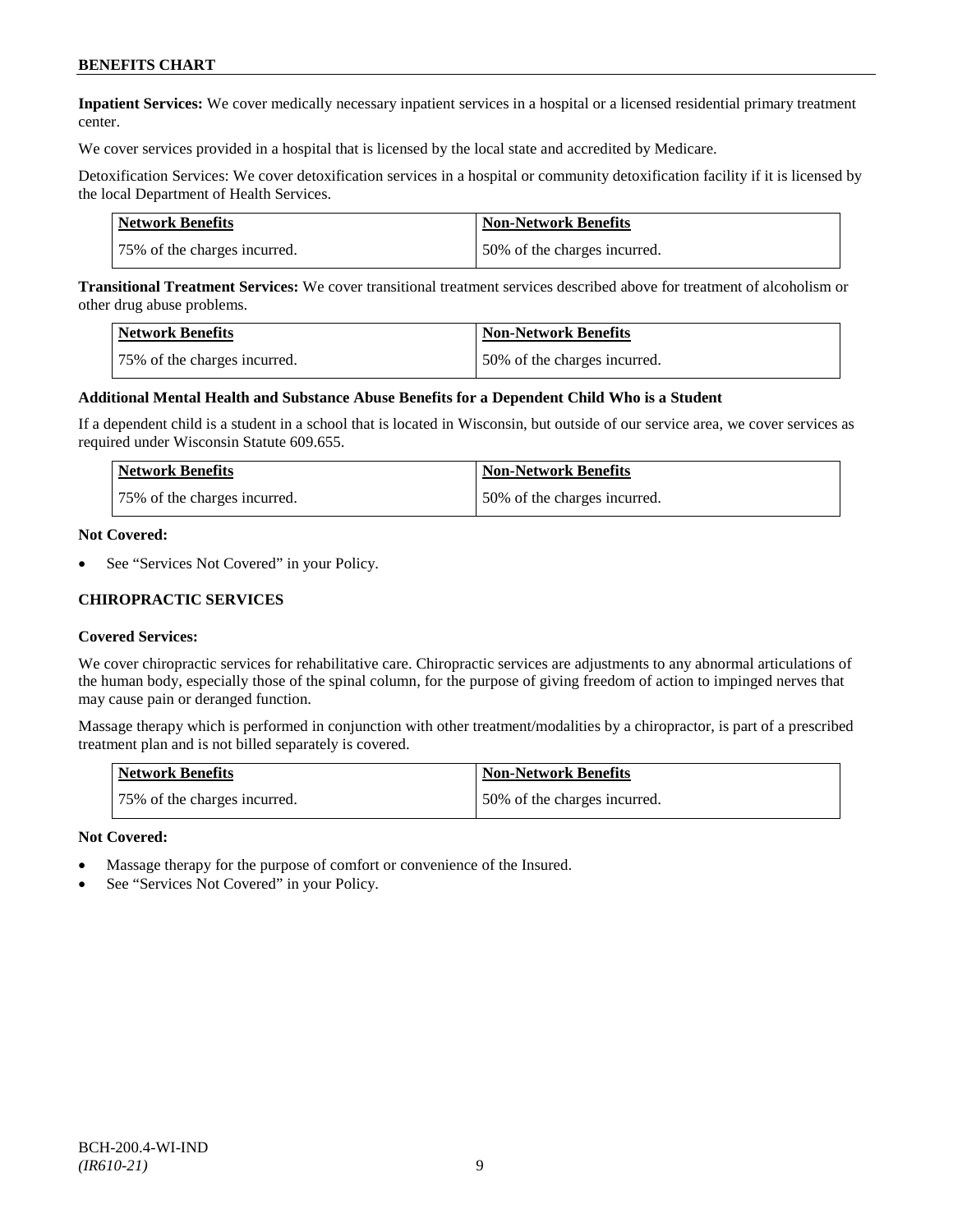## **CLINICAL TRIALS**

## **Covered Services:**

We cover certain routine services if you participate in a Phase I, Phase II, Phase III or Phase IV approved clinical trial that is conducted in relation to the prevention, detection, or treatment of cancer or other life-threatening disease or condition as defined in the Affordable Care Act. Approved clinical trials include (1) federally funded trials when the study or investigation is approved or funded by any of the federal agencies defined in the Public Health Services Act, section 2709 (d) (1) (A); (2) the study or investigation is conducted under an investigational new drug application reviewed by the Food and Drug Administration; and (3) the study or investigation is a drug trial that is exempt from having such an investigational new drug application. We cover routine patient costs for services that would be eligible under the Policy and this Benefits Chart if the service were provided outside of a clinical trial.

| <b>Network Benefits</b>                               | <b>Non-Network Benefits</b>                           |
|-------------------------------------------------------|-------------------------------------------------------|
| Coverage level is same as corresponding Network       | Coverage level is same as corresponding Non-Network   |
| Benefits, depending on type of service provided, such | Benefits, depending on type of service provided, such |
| as Office Visits for Illness or Injury, Inpatient or  | as Office Visits for Illness or Injury, Inpatient or  |
| Outpatient Hospital Services.                         | <b>Outpatient Hospital Services.</b>                  |

### **Not Covered:**

- The investigative or experimental item, device or service itself.
- Items or services that are provided solely to satisfy data collection and analysis needs and that are not used in the direct clinical management of the patient.
- A service that is clearly inconsistent with widely accepted and established standards of care for a particular diagnosis.
- See "Services Not Covered" in your Policy.

## **DENTAL SERVICES**

#### **Covered Services:**

We cover services as described below.

**Accidental Dental Services:** We cover services dentally necessary to treat and restore damage done to sound, natural, unrestored teeth as a result of an accidental injury. Coverage is for damage caused by external trauma to face and mouth only, not for cracked or broken teeth, which result from biting or chewing. We cover restorations, root canals, crowns and replacement of teeth lost that are directly related to the accident in which the Insured was involved. We cover initial exams, xrays and palliative treatment including extractions, and other oral surgical procedures directly related to the accident. Subsequent treatment must be initiated within the Policy's time-frame and must be directly related to the accident. We do not cover restoration and replacement of teeth that are not "sound and natural" at the time of the accident.

Full mouth rehabilitation to correct occlusion (bite) and malocclusion (misaligned teeth not due to the accident) are not covered.

When an implant-supported dental prosthetic treatment is pursued, benefits are limited to the amount that would be paid toward the placement of a removable dental prosthetic appliance that could be used in the absence of implant treatment.

| Network Benefits             | <b>Non-Network Benefits</b> |
|------------------------------|-----------------------------|
| 75% of the charges incurred. | No coverage.                |

For all accidental dental services, treatment and/or restoration must be initiated within six months of the date of the injury. Coverage is limited to the initial course of treatment and/or initial restoration. Services must be provided within twentyfour months of the date of injury to be covered.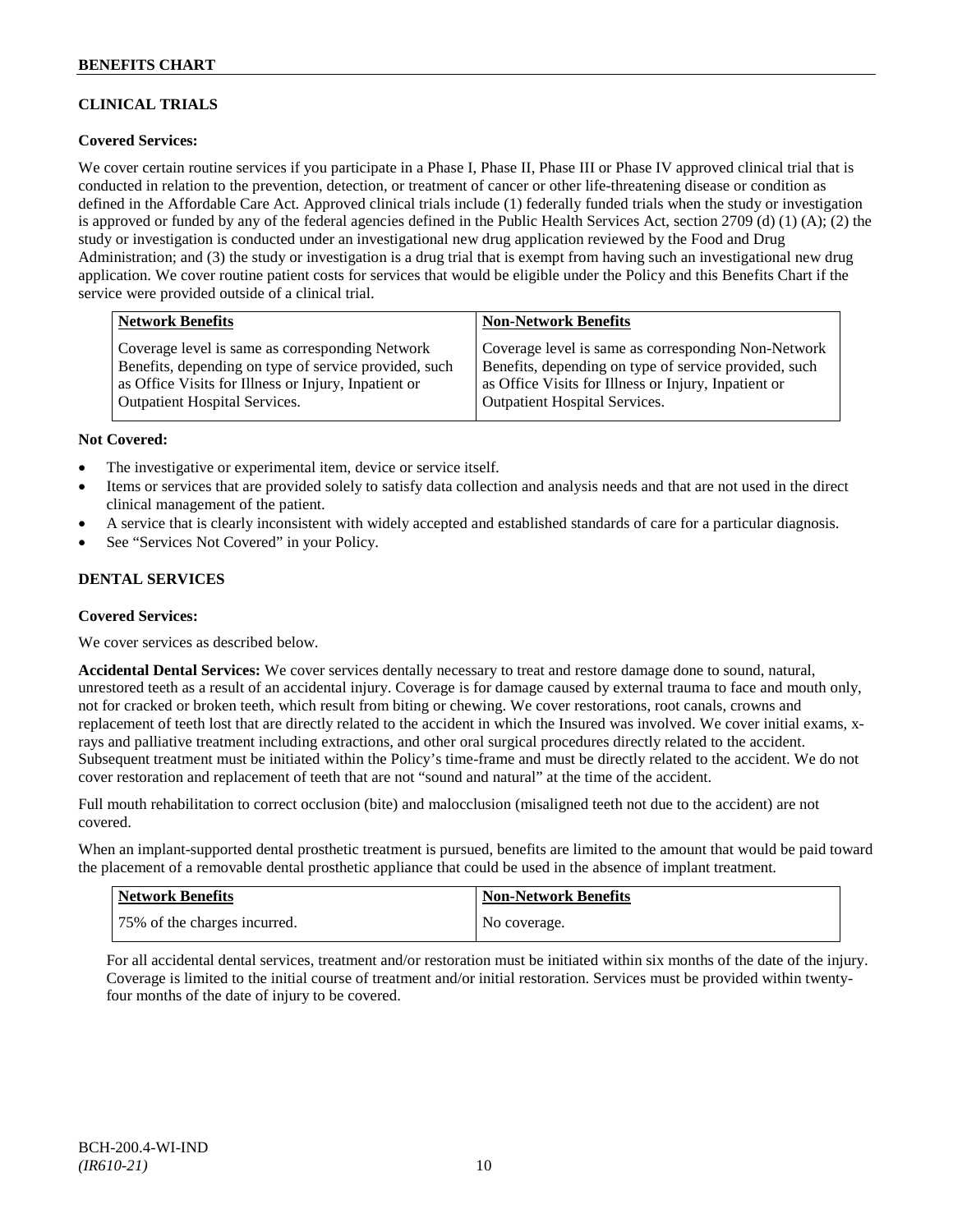## **Medical Referral Dental Services**

**Medically Necessary Outpatient Dental Services:** We cover medically necessary outpatient dental services. Coverage is limited to dental services required for treatment of an underlying medical condition, e.g., removal of teeth to complete radiation treatment for cancer of the jaw, cysts and lesions.

| Network Benefits             | <b>Non-Network Benefits</b>  |
|------------------------------|------------------------------|
| 75% of the charges incurred. | 50% of the charges incurred. |

**Medically Necessary Hospitalization and Anesthesia for Dental Care:** We cover medically necessary hospitalization and anesthesia for dental care. This is limited to charges incurred by an Insured who: (1) is a child under age 5; (2) is severely disabled; (3) has a medical condition, and requires hospitalization or general anesthesia for dental care treatment; or (4) is a child between ages 5 and 12 and care in dental offices has been attempted unsuccessfully and usual methods of behavior modification have not been successful, or when extensive amounts of restorative care, exceeding 4 appointments, are required.

Coverage is limited to facility and anesthesia charges. Oral surgeon/dentist professional fees are not covered. The following are examples, though not all-inclusive, of medical conditions which may require hospitalization for dental services: severe asthma, severe airway obstruction or hemophilia. Hospitalization required due to the behavior of the Insured or due to the extent of the dental procedure is not covered.

| Network Benefits             | <b>Non-Network Benefits</b>  |
|------------------------------|------------------------------|
| 75% of the charges incurred. | 50% of the charges incurred. |

**Medical Complications of Dental Care:** We cover medical complications of dental care. Treatment must be medically necessary care and related to medical complications of non-covered dental care, including complications of the head, neck, or substructures.

| Network Benefits             | Non-Network Benefits         |
|------------------------------|------------------------------|
| 75% of the charges incurred. | 50% of the charges incurred. |

**Oral Surgery:** We cover oral surgery. Coverage is limited to treatment of medical conditions requiring oral surgery, such as treatment of oral neoplasm, non-dental cysts, fracture of the jaw, trauma of the mouth and jaw, and any other oral surgery procedures provided as medically necessary dental services.

| Network Benefits             | <b>Non-Network Benefits</b>  |
|------------------------------|------------------------------|
| 75% of the charges incurred. | 50% of the charges incurred. |

**Treatment of Cleft Lip and Cleft Palate:** We cover treatment of cleft lip and cleft palate of a dependent child, including orthodontic treatment and oral surgery directly related to the cleft. Dental services which are not required for the treatment of cleft lip or cleft palate are not covered. If a dependent child covered under your Policy is also covered under a dental plan which includes orthodontic services, that dental plan shall be considered primary for the necessary orthodontic services. Oral appliances are subject to the same copayment, conditions and limitations as durable medical equipment.

| <b>Network Benefits</b>                               | <b>Non-Network Benefits</b>                           |
|-------------------------------------------------------|-------------------------------------------------------|
| Coverage level is same as corresponding Network       | Coverage level is same as corresponding Non-Network   |
| Benefits, depending on type of service provided, such | Benefits, depending on type of service provided, such |
| as Office Visits for Illness or Injury, Inpatient or  | as Office Visits for Illness or Injury, Inpatient or  |
| <b>Outpatient Hospital Services.</b>                  | <b>Outpatient Hospital Services.</b>                  |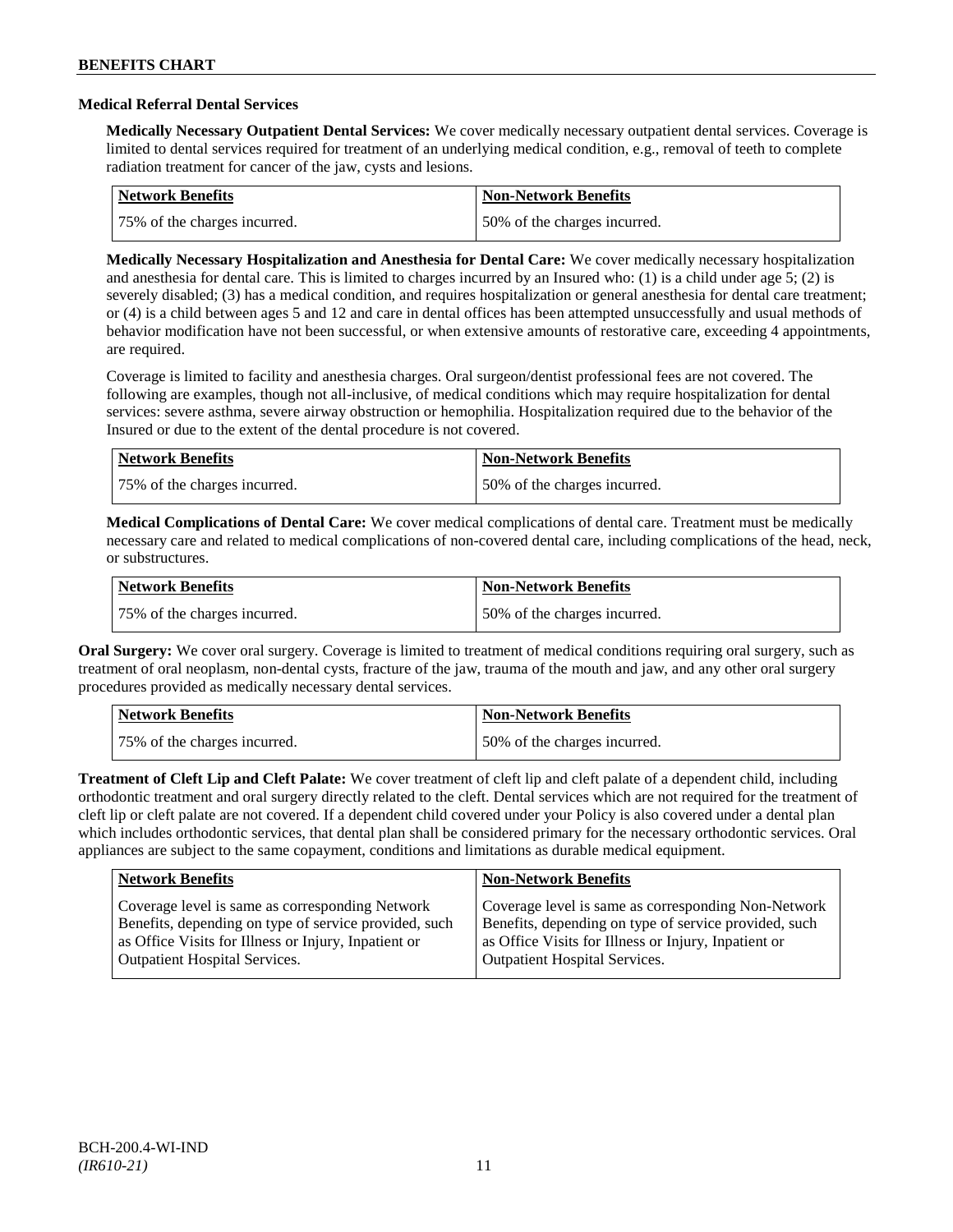**Treatment of Temporomandibular Disorder (TMD) and Craniomandibular Disorder (CMD):** We cover diagnostic procedures, surgical treatment and non-surgical treatment (including intraoral splint therapy devices) for temporomandibular disorder (TMD) and craniomandibular disorder (CMD), which is medically necessary care. Dental services which are not required to directly treat TMD or CMD are not covered.

| <b>Network Benefits</b>      | <b>Non-Network Benefits</b>   |
|------------------------------|-------------------------------|
| 75% of the charges incurred. | 150% of the charges incurred. |

## **Not Covered:**

- Dental treatment, procedures or services not listed in this Benefits Chart.
- Accident-related dental services if treatment is: (1) provided to teeth which are not sound and natural; (2) to teeth which have been restored; (3) initiated beyond six months from the date of the injury; (4) received beyond the initial treatment or restoration; or (5) received beyond twenty-four months from the date of injury.
- Accident-related dental services by a Non-Network provider.
- Oral surgery to remove wisdom teeth.
- Orthognathic treatment or procedures and all related services.
- See "Services Not Covered" in your Policy.

## **DIAGNOSTIC IMAGING SERVICES**

#### **Covered Services:**

We cover diagnostic imaging, when ordered by a provider and provided in a clinic or outpatient hospital facility.

For Network Benefits, non-emergent, scheduled outpatient Magnetic Resonance Imaging (MRI) and Computed Tomography (CT) must be provided at a designated facility. Your physician or facility will obtain or verify prior authorization for these services, as needed.

We cover services provided in a clinic or outpatient hospital facility. To see the benefit level for inpatient hospital or skilled nursing facility services, see benefits under Inpatient Hospital and Skilled Nursing Facility Services.

#### **Outpatient Magnetic Resonance Imaging (MRI) and Computed Tomography (CT)**

| <b>Network Benefits</b>      | <b>Non-Network Benefits</b>  |
|------------------------------|------------------------------|
| 75% of the charges incurred. | 50% of the charges incurred. |

#### **All Other Outpatient Diagnostic Imaging Services**

#### **Services for Illness or Injury**

| Network Benefits             | <b>Non-Network Benefits</b>  |
|------------------------------|------------------------------|
| 75% of the charges incurred. | 50% of the charges incurred. |

#### **Preventive Services (MRI/CT procedures are not considered preventive)**

Diagnostic imaging services associated with preventive services are covered at the benefit level shown in the "Preventive Services" section of this Benefits Chart.

#### **Not Covered:**

See "Services Not Covered" in your Policy.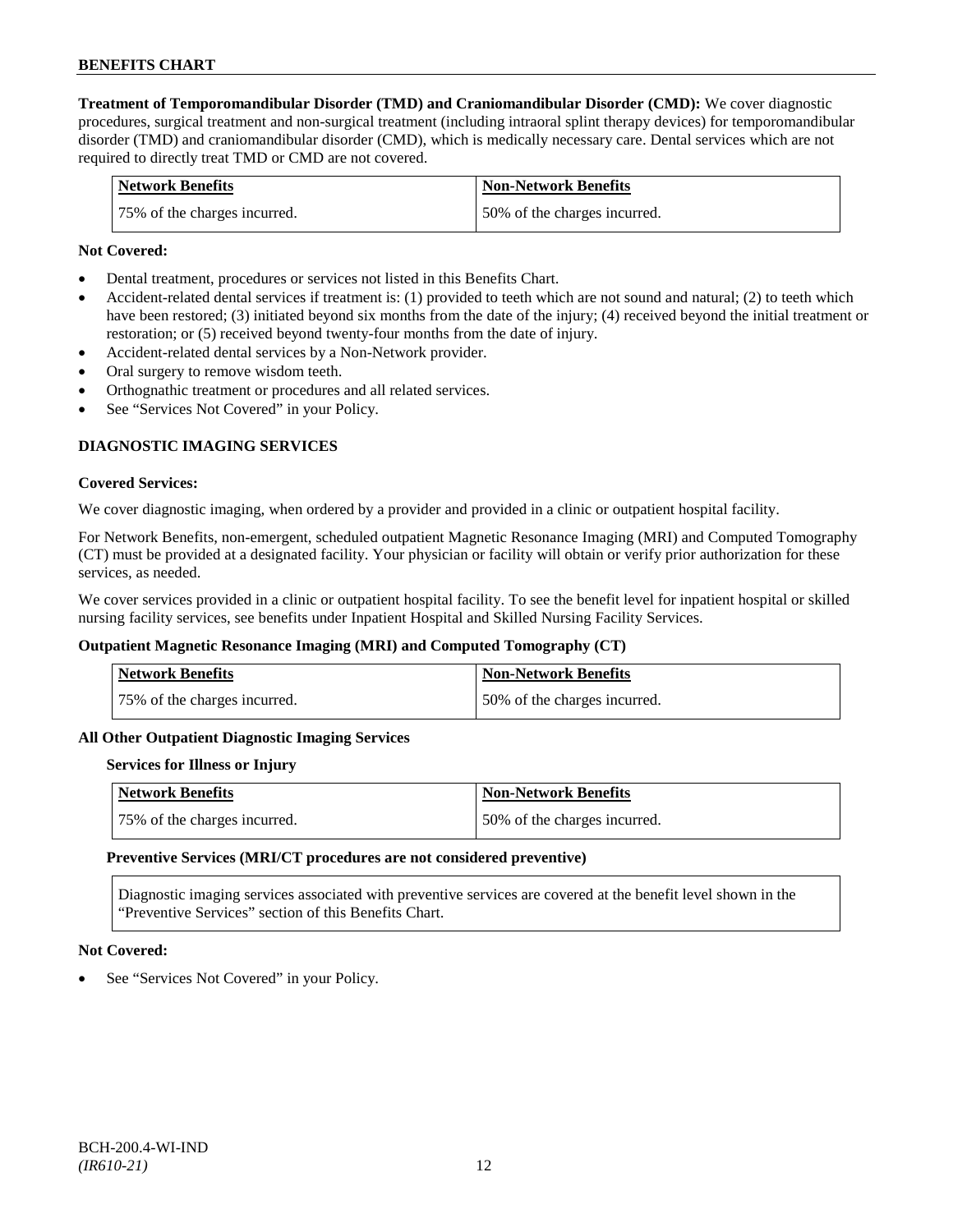## **DURABLE MEDICAL EQUIPMENT, PROSTHETICS, ORTHOTICS AND SUPPLIES**

### **Covered Services:**

We cover equipment and services, as described below.

We cover durable medical equipment and services, prosthetics, orthotics, and supplies, subject to the limitations below, including certain disposable supplies, enteral feedings and the following diabetic supplies and equipment: glucose monitors, insulin pumps limited to the purchase of one pump per year, syringes, blood and urine test strips and other diabetic supplies as deemed medically appropriate and necessary, for Insureds with gestational, Type I or Type II diabetes.

We cover external hearing aids, cochlear implants, and related treatment prescribed by a physician or by a licensed audiologist for Insureds under 18 years of age who have hearing loss.

We also cover basic hearing aids for Insureds age 18 or older for the correction of a hearing impairment.

Osseointegrated or bone-anchored hearing aids are only covered for Insureds who have hearing loss that is not correctable by any other procedure.

Hearing aids are limited to one basic, standard hearing aid for each ear every three years.

A basic hearing aid is defined as a hearing device that consists of a microphone, amplifier, volume control, battery and receiver. It does not include upgrades above and beyond the functionality of a basic hearing aid, including, but not limited to, hearing improvements for group settings, background noise, Bluetooth/remote control functionality, or extended warranties. Charges for upgrades above the cost of a basic, standard hearing aid are not covered.

| <b>Network Benefits</b>      | <b>Non-Network Benefits</b>  |
|------------------------------|------------------------------|
| 75% of the charges incurred. | 50% of the charges incurred. |

#### **Special Dietary Treatment for Phenylketonuria (PKU) if it meets our medical coverage criteria**

| <b>Network Benefits</b>      | <b>Non-Network Benefits</b>  |
|------------------------------|------------------------------|
| 75% of the charges incurred. | 50% of the charges incurred. |

#### **Oral Amino Acid Based Elemental Formula if it meets our medical coverage criteria**

| <b>Network Benefits</b>      | <b>Non-Network Benefits</b>  |
|------------------------------|------------------------------|
| 75% of the charges incurred. | 50% of the charges incurred. |

## **Limitations:**

Coverage of durable medical equipment is limited by the following.

- No more than a 90-day supply of diabetic supplies are covered and dispensed at a time.
- Payment will not exceed the cost of an alternate piece of equipment or service that is effective and medically necessary.
- For prosthetic benefits, other than oral appliances for cleft lip and cleft palate, payment will not exceed the cost of an alternate piece of equipment or service that is effective, medically necessary and enables Insureds to conduct standard activities of daily living.
- We reserve the right to determine if an item will be approved for rental vs. purchase.
- We require that certain diabetic supplies and equipment be purchased at a pharmacy.
- Diabetic supplies and equipment are limited to certain models and brands.
- Durable medical equipment and supplies must be obtained from or repaired by approved vendors.
- Covered services and supplies are based on established medical policies which are subject to periodic review and modification by the medical directors. Our medical policy for diabetic supplies includes information on our required models and brands. These medical policies (medical coverage criteria) are available by calling Member Services, or logging on to your "*my*HealthPartners" account at [healthpartners.com.](http://www.healthpartners.com/)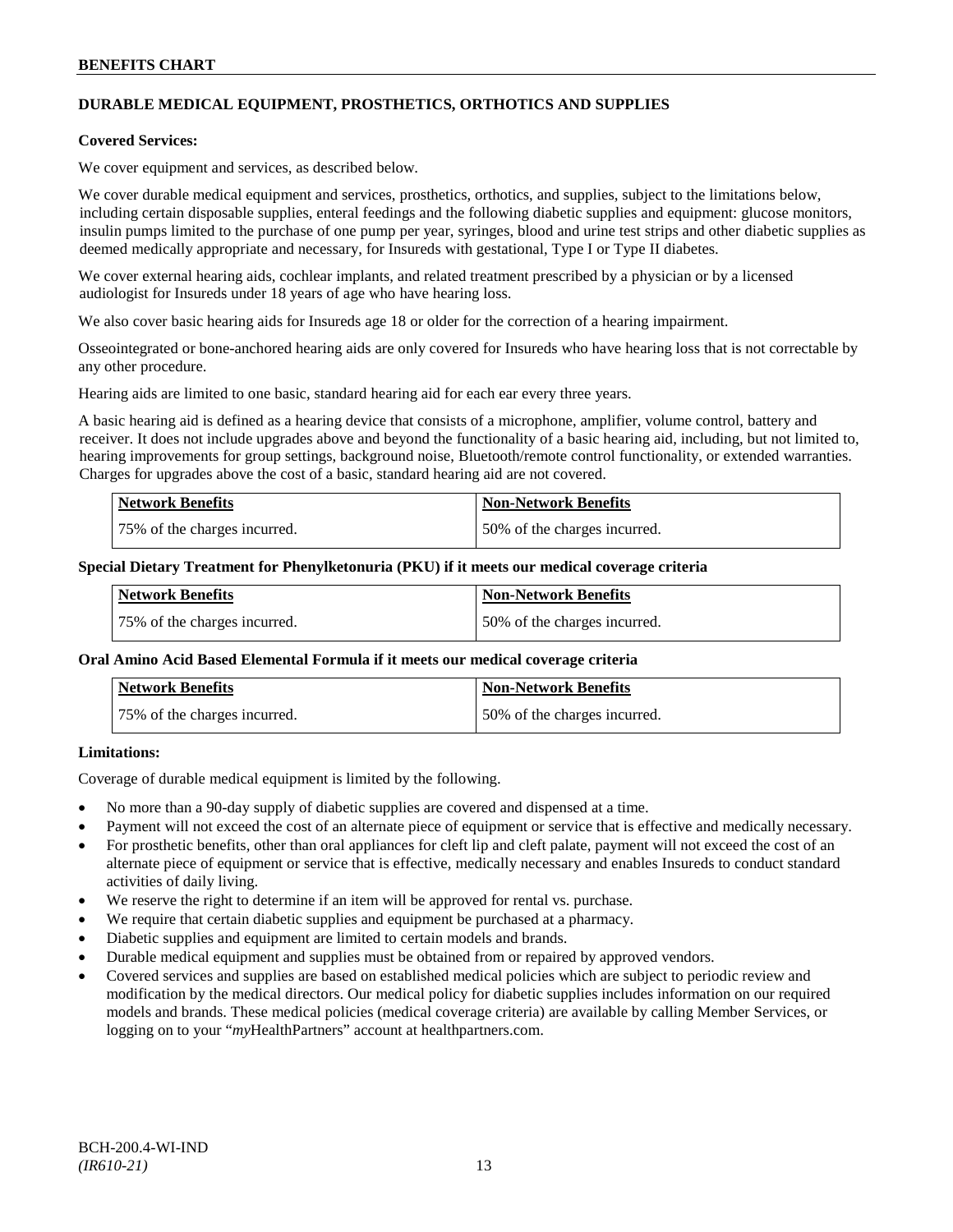## **Not Covered:**

Items which are not eligible for coverage include, but are not limited to:

- Replacement or repair of any covered items, if the items are (i) damaged or destroyed by misuse, abuse or carelessness, (ii) lost: or (iii) stolen.
- Duplicate or similar items.
- Labor and related charges for repair of any covered items which are more than the cost of replacement by an approved vendor.
- Sales tax, mailing, delivery charges, service call charges.
- Items which are primarily educational in nature or for hygiene, vocation, comfort, convenience or recreation.
- Communication aids or devices: equipment to create, replace or augment communication abilities including, but not limited to, speech processors, receivers, communication boards, or computer or electronic assisted communication.
- Implantable and osseointegrated or bone-anchored hearing aids and their fitting, except as specifically described in this Benefits Chart. This exclusion does not apply to cochlear implants.
- Eyeglasses, contact lenses and their fitting, measurement and adjustment, except as specifically described in this Benefits Chart.
- Hair prostheses (wigs).
- Household equipment which primarily has customary uses other than medical, such as, but not limited to, exercise cycles, air purifiers, central or unit air conditioners, water purifiers, non-allergenic pillows, mattresses or waterbeds.
- Household fixtures including, but not limited to, escalators or elevators, ramps, swimming pools and saunas.
- Modifications to the structure of the home including, but not limited to, wiring, plumbing or charges for installation of equipment.
- Vehicle, car or van modifications including, but not limited to, hand brakes, hydraulic lifts and car carrier.
- Rental equipment while owned equipment is being repaired by non-contracted vendors, beyond one month rental of medically necessary equipment.
- Other equipment and supplies, including, but not limited to assistive devices, that we determine are not eligible for coverage.
- See "Services Not Covered" in your Policy.

## **EMERGENCY AND URGENTLY NEEDED CARE SERVICES**

## **Covered Services:**

We cover services for emergency care and urgently needed care if the services are otherwise eligible for coverage under your Policy.

**Urgently Needed Care.** These are services to treat an unforeseen illness or injury that:

- are required in order to prevent a serious deterioration in your health, and
- cannot be delayed until the next available clinic or office hours.

| Network Benefits             | <b>Non-Network Benefits</b>  |
|------------------------------|------------------------------|
| 75% of the charges incurred. | 50% of the charges incurred. |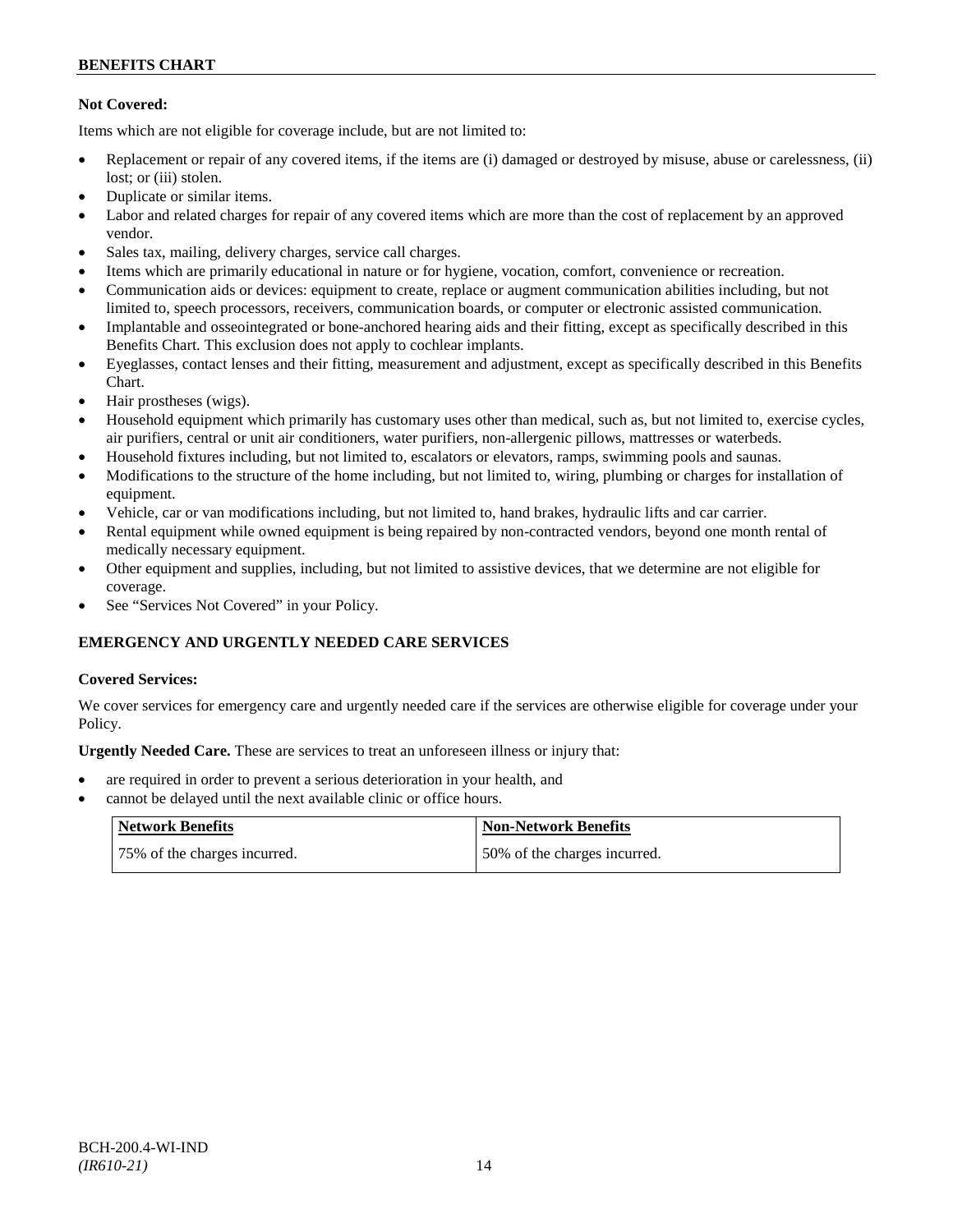## **First Three Visits**

If any of the first three visits are urgent care visits or office visits, they are covered at 100%, subject to a copayment of \$30 per visit, not subject to the deductible.

If any of the first three visits are convenience clinic visits, telephone visits or e-visits (other than virtuwell), they are covered at 100%, subject to a copayment of \$15 per visit, not subject to the deductible.

Then services will be covered at the deductible and coinsurance and/or copayment indicated for urgent care visits, office visits, convenience clinic visits, telephone visits and e-visits (other than virtuwell).

Physician services are included; however, charges for office procedures, laboratory, radiology and other ancillary services are not included and will be subject to the deductible and coinsurance and/or copayment.

**Emergency Care.** These are services to treat:

- the sudden, unexpected onset of illness or injury which, if left untreated or unattended until the next available clinic or office hours, would result in hospitalization, or
- a condition requiring professional health services immediately necessary to preserve life or stabilize health.

When reviewing claims for coverage of emergency services, our medical director will take into consideration a reasonable layperson's belief that the circumstances required immediate medical care that could not wait until the next working day or next available clinic appointment.

## **Emergency Care in a Hospital Emergency Room, including Professional Services of a Physician**

| Network Benefits             | <b>Non-Network Benefits</b> |
|------------------------------|-----------------------------|
| 75% of the charges incurred. | See Network Benefits.       |

## **Inpatient Emergency Care in a Hospital**

| <b>Network Benefits</b>      | <b>Non-Network Benefits</b> |
|------------------------------|-----------------------------|
| 75% of the charges incurred. | See Network Benefits.       |

#### **Not Covered:**

See "Services Not Covered" in your Policy.

## **GENE THERAPY**

#### **Covered Services:**

We cover gene therapy treatment that meets our current medical coverage criteria.

| <b>Network Benefits</b>                                                                                                                                                                                 | <b>Non-Network Benefits</b> |
|---------------------------------------------------------------------------------------------------------------------------------------------------------------------------------------------------------|-----------------------------|
| Coverage level is same as corresponding Network<br>Benefit, depending on type of service provided, such as<br>Office Visits for Illness or Injury, Inpatient or<br><b>Outpatient Hospital Services.</b> | No coverage.                |
|                                                                                                                                                                                                         |                             |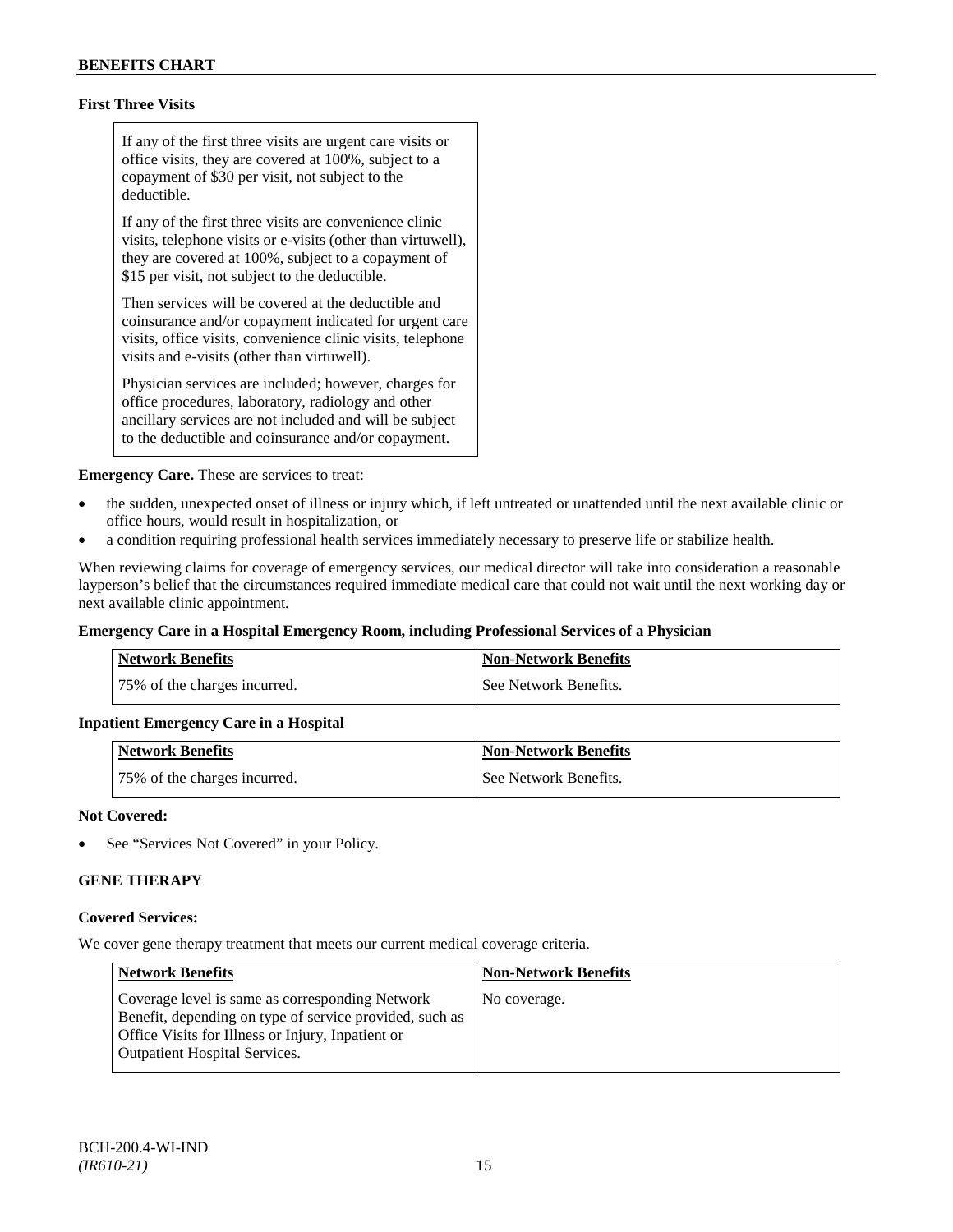## **Limitations:**

- Gene therapy must be provided by a designated provider.
- Specific types of gene therapy are limited to therapies and conditions specified in our medical coverage criteria.

## **Not Covered:**

See "Services Not Covered" in your Policy.

## **HEALTH EDUCATION**

## **Covered Services:**

We cover education for preventive services and education for the management of chronic health problems (such as diabetes).

| <b>Network Benefits</b>                                     | <b>Non-Network Benefits</b>   |
|-------------------------------------------------------------|-------------------------------|
| 100% of the charges incurred.<br>Deductible does not apply. | 150% of the charges incurred. |

### **Not Covered:**

See "Services Not Covered" in your Policy.

## **HOME-BASED HEALTH ASSESSMENT PROGRAM**

### **Covered Services:**

If you meet our criteria for coverage, you may qualify for our home-based comprehensive health risk assessment program. The program covers a health assessment with a designated nurse practitioner.

| <b>Network Benefits</b>                                     | <b>Non-Network Benefits</b> |
|-------------------------------------------------------------|-----------------------------|
| 100% of the charges incurred.<br>Deductible does not apply. | No coverage.                |

## **Not Covered:**

See "Services Not Covered" in your Policy.

## **HOME HEALTH SERVICES**

#### **Covered Services:**

We cover skilled nursing services, physical therapy, occupational therapy, speech therapy, respiratory therapy and other therapeutic services, non-routine prenatal and routine postnatal well child visits (as described in our medical coverage criteria), phototherapy services for newborns, home health aide services and other eligible home health services when provided in your home, if you are homebound (i.e., unable to leave home without considerable effort due to a medical condition). Lack of transportation does not constitute homebound status. For phototherapy services for newborns and high risk prenatal services, supplies and equipment are included.

We cover total parenteral nutrition/intravenous ("TPN/IV") therapy, equipment, supplies and drugs in connection with IV therapy. IV line care kits are covered under Durable Medical Equipment.

We cover palliative care benefits. Palliative care includes symptom management, education and establishing goals of care. We waive the requirement that you be homebound for a limited number of home visits for palliative care (as shown in this Benefits Chart), if you have a life-threatening, non-curable condition which has a prognosis of survival of two years or less. Additional palliative care visits are eligible under the home health services benefit if you are homebound and meet all other requirements defined in this section.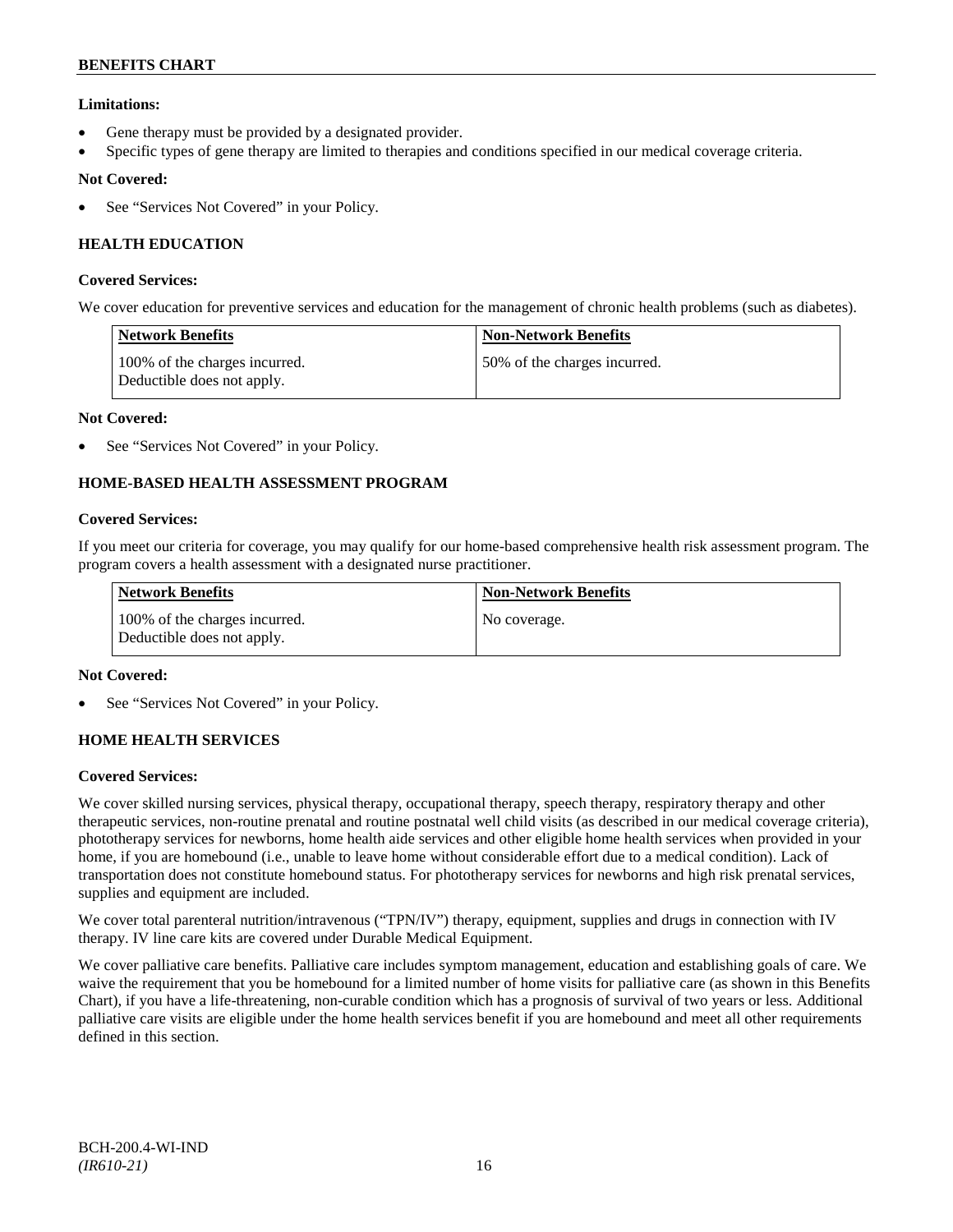You do not need to be homebound to receive total parenteral nutrition/intravenous ("TPN/IV") therapy.

Home health services are eligible and covered only when:

- medically necessary; and
- provided as rehabilitative care, terminal care or maternity care; and
- ordered by a physician, and included in the written home care plan.

## **Physical therapy, occupational therapy, speech therapy, respiratory therapy, home health aide services and palliative Care**

| Network Benefits             | <b>Non-Network Benefits</b> |
|------------------------------|-----------------------------|
| 75% of the charges incurred. | No coverage.                |

#### **TPN/IV Therapy, Skilled Nursing Services, Non-Routine Prenatal/Postnatal Services and Phototherapy**

| Network Benefits             | <b>Non-Network Benefits</b> |
|------------------------------|-----------------------------|
| 75% of the charges incurred. | No coverage.                |

Each 24-hour visit (or shifts up to 24-hour visits) equals one visit and counts toward the Maximum visits for all other services shown below. Any visit that lasts less than 24 hours regardless of the length of the visit, will count as one visit toward the Maximum visits for all other services shown below. All visits must be medically necessary and benefit eligible.

#### **Routine Prenatal/Postnatal Services and Child Health Supervision Services**

| <b>Network Benefits</b>                                     | <b>Non-Network Benefits</b>  |
|-------------------------------------------------------------|------------------------------|
| 100% of the charges incurred.<br>Deductible does not apply. | 50% of the charges incurred. |

## **Maximum Visits for Palliative Care:**

| Network Benefits                                                                                                                               | Non-Network Benefits |
|------------------------------------------------------------------------------------------------------------------------------------------------|----------------------|
| If you are eligible to receive palliative care in the home<br>and you are not homebound, there is a maximum of 12<br>visits per calendar year. | No coverage.         |

#### **Maximum Visits for All Services Other Than Palliative Care:**

| Network Benefits             | <b>Non-Network Benefits</b> |
|------------------------------|-----------------------------|
| 60 visits per calendar year. | No coverage.                |

The routine postnatal well child visits do not count toward the visit limit.

#### **Limitations:**

- Home health services are not provided as a substitute for a primary caregiver in the home or as relief (respite) for a primary caregiver in the home. We will not reimburse family members or residents in your home for the above services.
- A service shall not be considered a skilled nursing service merely because it is performed by, or under the direct supervision of, a licensed nurse. Where a service (such as tracheotomy suctioning or ventilator monitoring) or like services, can be safely and effectively performed by a non-medical person (or self-administered), without the direct supervision of, a licensed nurse, the service shall not be regarded as a skilled nursing service, whether or not a skilled nurse actually provides the service. The unavailability of a competent person to provide a non-skilled service shall not make it a skilled service when a skilled nurse provides it. Only the skilled nursing component of so-called "blended" services (i.e. services which include skilled and non-skilled components) are covered under this Benefits Chart.

- Home Health Services by a Non-Network provider.
- Financial or legal counseling services.
- Housekeeping or meal services in your home.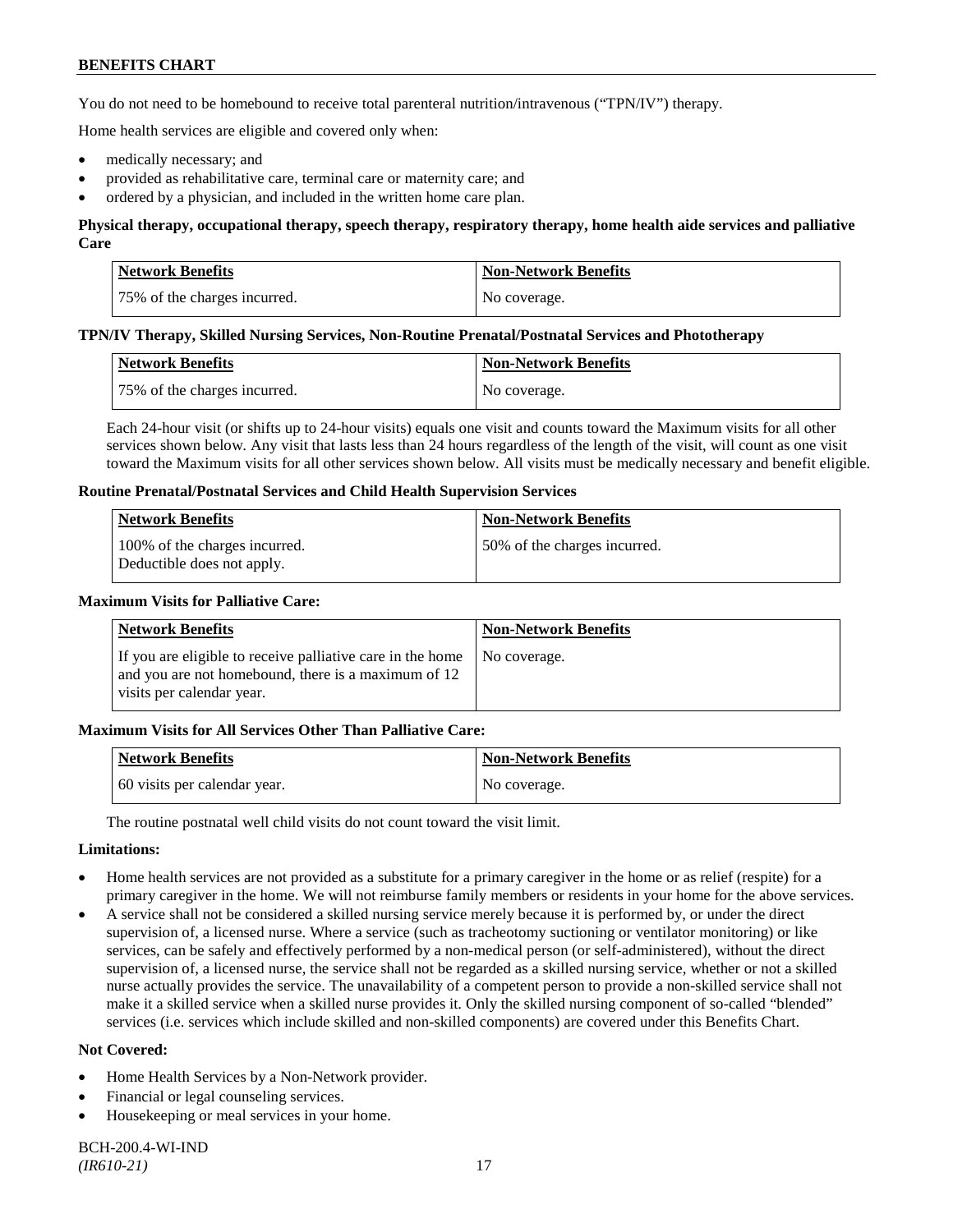- Private duty nursing services.
- Services provided by a family member or enrollee, or a resident in the enrollee's home.
- Vocational rehabilitation and recreational or educational therapy. Recreation therapy is therapy provided solely for the purpose of recreation, including, but not limited to: (a) requests for physical therapy or occupational therapy to improve athletic ability, and (b) braces or guards to prevent sports injuries.
- See "Services Not Covered" in your Policy.

## **HOME HOSPICE SERVICES**

#### **Applicable Definitions:**

**Part-time.** This is up to two hours of service per day, more than two hours is considered continuous care.

**Continuous Care.** This is from two to twelve hours of service per day provided by a registered nurse, licensed practical nurse, or home health aide, during a period of crisis in order to maintain a terminally ill patient at home.

**Appropriate Facility.** This is a nursing home, hospice residence, or other inpatient facility.

**Custodial Care Related to Hospice Services.** This means providing assistance in the activities of daily living and the care needed by a terminally ill patient which can be provided by primary caregiver (i.e., family member or friend) who is responsible for the patient's home care.

## **Covered Services:**

**Home Hospice Program:** We cover the services described below if you are terminally ill and accepted as a home hospice program participant. You must meet the eligibility requirements of the program, and elect to receive services through the home hospice program. The services will be provided in your home, with inpatient care available when medically necessary as described below. If you elect to receive hospice services, you do so in lieu of curative treatment for your terminal illness for the period you are enrolled in the home hospice program.

**Eligibility:** In order to be eligible to be enrolled in the home hospice program, you must: (1) be a terminally ill patient (prognosis of six months or less); (2) have chosen a palliative treatment focus (i.e., emphasizing comfort and supportive services rather than treatment attempting to cure the disease or condition); and (3) continue to meet the terminally ill prognosis as reviewed by our medical director or his or her designee over the course of care. You may withdraw from the home hospice program at any time.

**Eligible Services:** Hospice services include the following services provided in accordance with an approved hospice treatment plan:

- Home Health Services:
	- o Part-time care provided in your home by an interdisciplinary hospice team (which may include a physician, nurse, social worker, and spiritual counselor) and medically necessary home health services are covered.
	- o One or more periods of continuous care in your home or in a setting which provides day care for pain or symptom management, when medically necessary, will be covered.
- Inpatient Services: We cover medically necessary inpatient services.
- Other Services:
	- o Respite care is covered for care in your home or in an appropriate facility, to give your primary caregivers (i.e., family members or friends) rest and/or relief when necessary in order to maintain a terminally ill patient at home*.*
	- o Medically necessary medications for pain and symptom management.
	- o Semi-electric hospital beds and other durable medical equipment are covered.
	- o Emergency and non-emergency care is covered.

| Network Benefits             | <b>Non-Network Benefits</b> |
|------------------------------|-----------------------------|
| 75% of the charges incurred. | No coverage.                |

Respite care is limited to 5 days per episode, and respite care and continuous care combined are limited to 30 days.

- Home Hospice Services by a Non-Network provider.
- Financial or legal counseling services.
- Housekeeping or meal services in your home.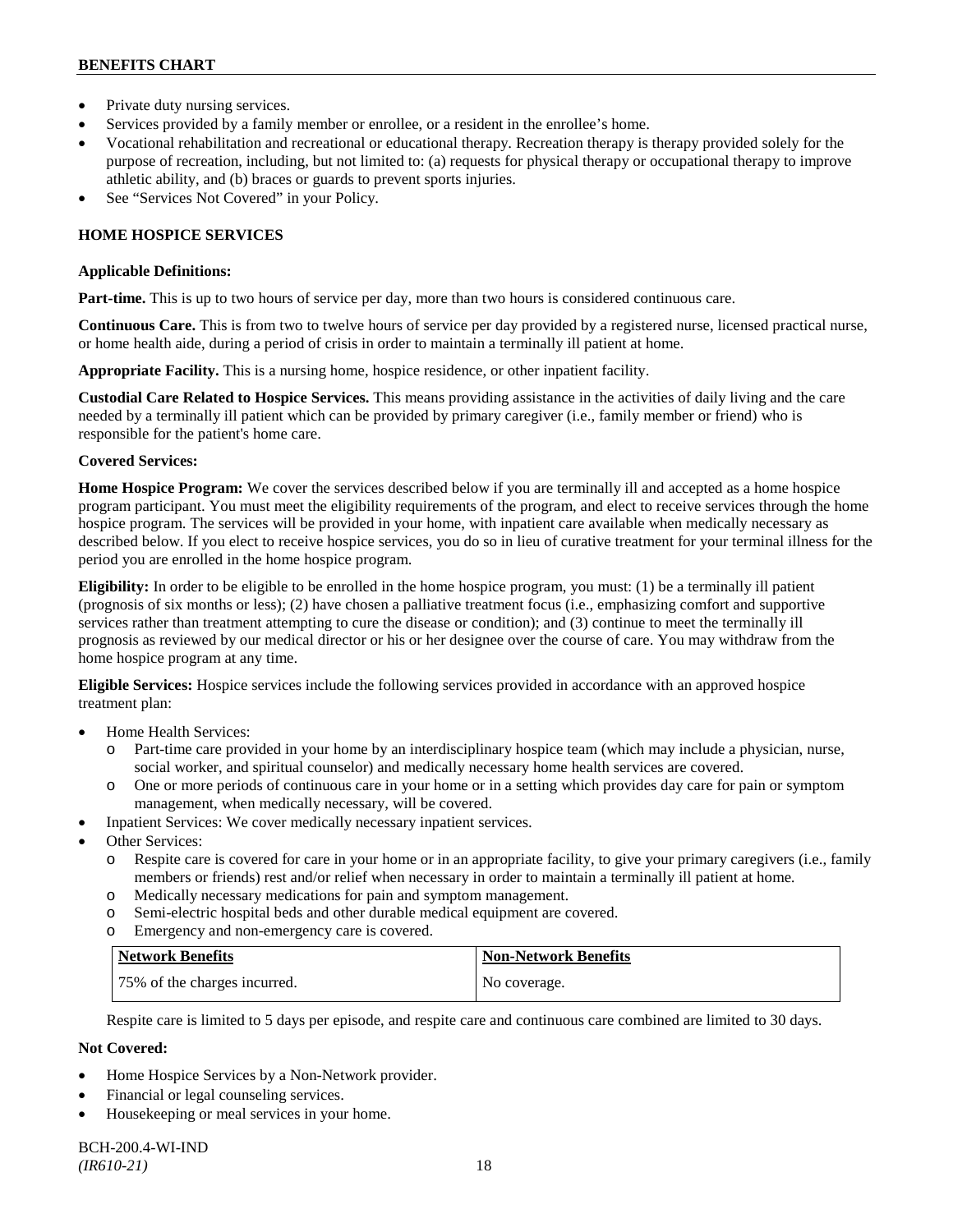- Custodial or maintenance care related to hospice services, whether provided in the home or in a nursing home.
- Any service not specifically described as covered services under this home hospice services benefits.
- Any services provided by members of your family or residents in your home.
- See "Services Not Covered" in your Policy.

## **HOSPITAL AND SKILLED NURSING FACILITY SERVICES**

### **Covered Services:**

We cover services as described below.

### **Medical or Surgical Hospital Services**

**Inpatient Hospital Services:** We cover the following medical or surgical services, for the treatment of acute illness or injury, which require the level of care only provided in an acute care facility. These services must be authorized by a physician.

Inpatient hospital services include: room and board; the use of operating or maternity delivery rooms; intensive care facilities; newborn nursery facilities; general nursing care, anesthesia, laboratory and diagnostic imaging services, radiation therapy, physical therapy, prescription drugs or other medications administered during treatment, blood and blood products (unless replaced), and blood derivatives, and other diagnostic or treatment related hospital services; physician and other professional medical and surgical services provided while in the hospital, including gender reassignment surgery that meets medical coverage criteria.

We cover, following a vaginal delivery, a minimum of 48 hours of inpatient care for the mother and newborn child. We cover, following a caesarean section delivery, a minimum of 96 hours of inpatient care for the mother and newborn child.

Health insurance issuers generally may not, under Federal law, restrict benefits for any hospital length of stay in connection with childbirth for the mother of newborn child to less than 48 hours following a vaginal delivery, or less than 96 hours following a caesarean section. However, Federal law generally does not prohibit the mother's or newborn's attending provider, after consulting with the mother, from discharging the mother or her newborn earlier than 48 hours (or 96 hours as applicable). In any case plans and issuers may not, under Federal law, require that a provider obtain authorization from the plan or the insurance issuer for prescribing a length of stay not in excess of 48 hours (or 96 hours).

| <b>Network Benefits</b>      | <b>Non-Network Benefits</b>  |
|------------------------------|------------------------------|
| 75% of the charges incurred. | 50% of the charges incurred. |

Each Insured's admission or confinement, including that of a newborn child, is separate and distinct from the admission or confinement of any other Insured.

**Outpatient Hospital, Ambulatory Care or Surgical Facility Services:** We cover the following medical and surgical services, for diagnosis or treatment of illness or injury on an outpatient basis. These services must be authorized by a physician.

Outpatient services include: use of operating rooms, maternity delivery rooms or other outpatient departments, rooms or facilities; and the following outpatient services: general nursing care, anesthesia, laboratory and diagnostic imaging services, radiation therapy, physical therapy, drugs administered during treatment, blood and blood products (unless replaced), and blood derivatives, and other diagnostic or treatment related outpatient services; physician and other professional medical and surgical services provided while an outpatient, including colonoscopies (starting at age 50, or under age 50 for people at high risk of colorectal cancer), and gender reassignment surgery that meets medical coverage criteria.

For Network Benefits, non-emergent, scheduled outpatient Magnetic Resonance Imaging (MRI) and Computed Tomography (CT) must be provided at a designated facility. Your physician or facility will obtain or verify prior authorization for these services, as needed.

To see the benefit level for diagnostic imaging services, laboratory services and physical therapy, see benefits under Diagnostic Imaging Services, Laboratory Services and Physical Therapy in this Benefits Chart.

| Network Benefits             | Non-Network Benefits         |
|------------------------------|------------------------------|
| 75% of the charges incurred. | 50% of the charges incurred. |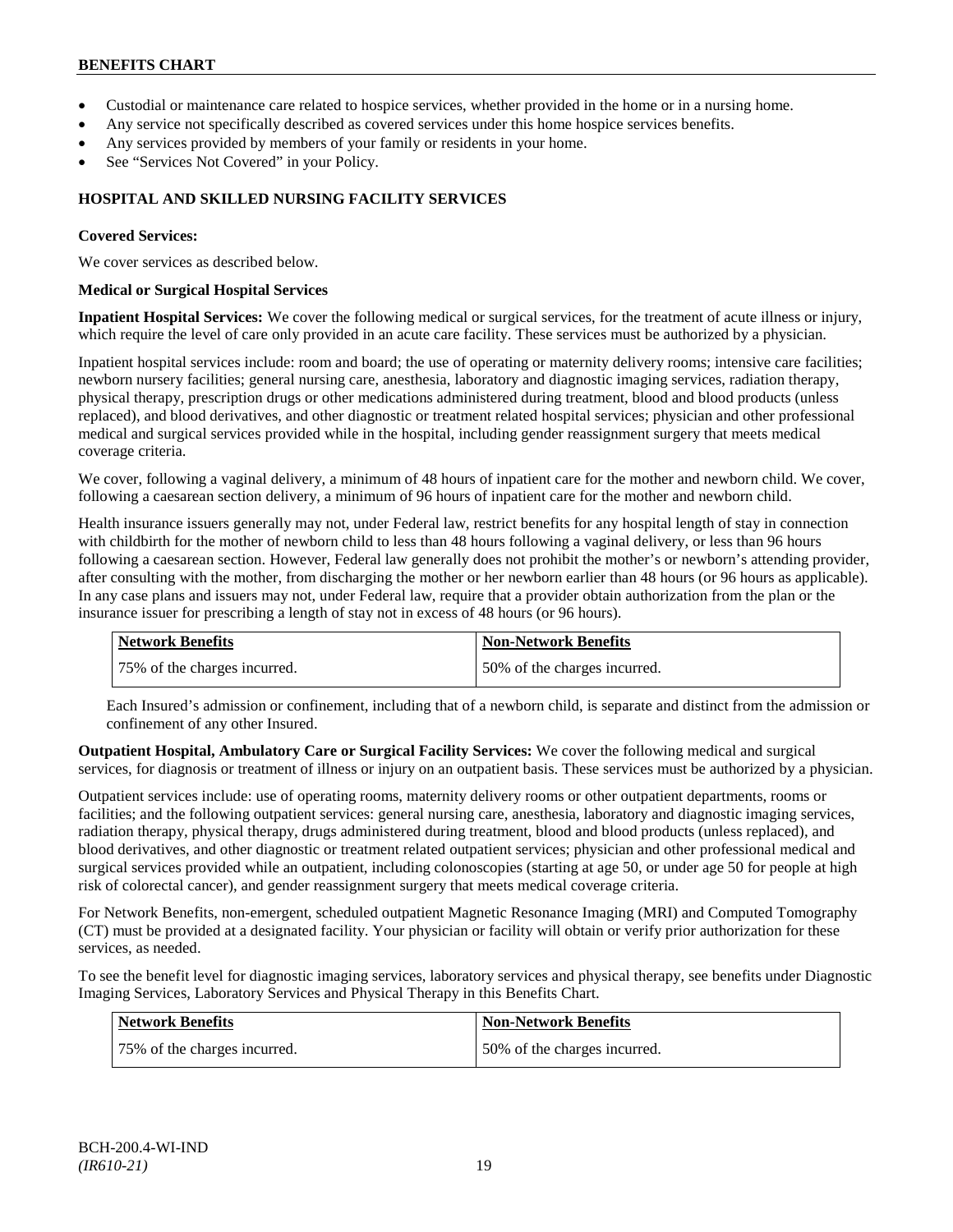**Skilled Nursing Facility Care:** We cover room and board, daily skilled nursing and related ancillary services for post-acute treatment and rehabilitative care of illness or injury that meets medical coverage criteria.

| Network Benefits                             | <b>Non-Network Benefits</b>                  |
|----------------------------------------------|----------------------------------------------|
| 175% of the charges incurred.                | 50% of the charges incurred.                 |
| Limited to a 30 day maximum per confinement. | Limited to a 30 day maximum per confinement. |

Each day of services provided under the Network Benefits and Non-Network Benefits, combined, applies toward the maximum shown above.

## **Not Covered:**

- Services for items for personal convenience, such as television rental, are not covered.
- See "Services Not Covered" in your Policy.

## **INFERTILITY SERVICES**

### **Covered Services:**

We cover the diagnosis of infertility. These services include diagnostic procedures and tests provided in connection with an infertility evaluation, office visits and consultations to diagnose infertility.

| <b>Network Benefits</b>      | <b>Non-Network Benefits</b>  |
|------------------------------|------------------------------|
| 75% of the charges incurred. | 50% of the charges incurred. |

Coverage is limited to office visits and consultations to diagnose infertility. Treatment is not covered.

## **Not Covered:**

- Treatment of infertility, including, but not limited to, office visits, laboratory, diagnostic imaging services, and drugs for the treatment of infertility; assisted reproduction, including, but not limited to gamete intrafallopian tube transfer (GIFT), zygote intrafallopian tube transfer (ZIFT), intracytoplasmic sperm injection (ICSI), and/or in-vitro fertilization (IVF), and all charges associated with such procedures; reversal of sterilization; artificial insemination; and sperm, ova or embryo acquisition, retrieval or storage; however, we do cover office visits and consultations to diagnose infertility.
- Services related to the establishment of surrogate pregnancy and fees for a surrogate.
- See "Services Not Covered" in your Policy.

## **LABORATORY SERVICES**

## **Covered Services:**

We cover laboratory tests when ordered by a provider and provided in a clinic or outpatient hospital facility. This includes blood tests to detect lead exposure in children between the ages of 6 months and 72 months.

To see the benefit level for inpatient hospital or skilled nursing facility services, see benefits under Inpatient Hospital and Skilled Nursing Facility Services in this Benefits Chart.

**Prostate-Specific Antigen (PSA) Test Coverage.** We cover prostate cancer screening for men 40 years of age or over who are symptomatic or in a high-risk category and for all men 50 years of age or older. Coverage includes prostate-specific antigen blood test and digital rectal examination.

| Network Benefits             | Non-Network Benefits         |
|------------------------------|------------------------------|
| 75% of the charges incurred. | 50% of the charges incurred. |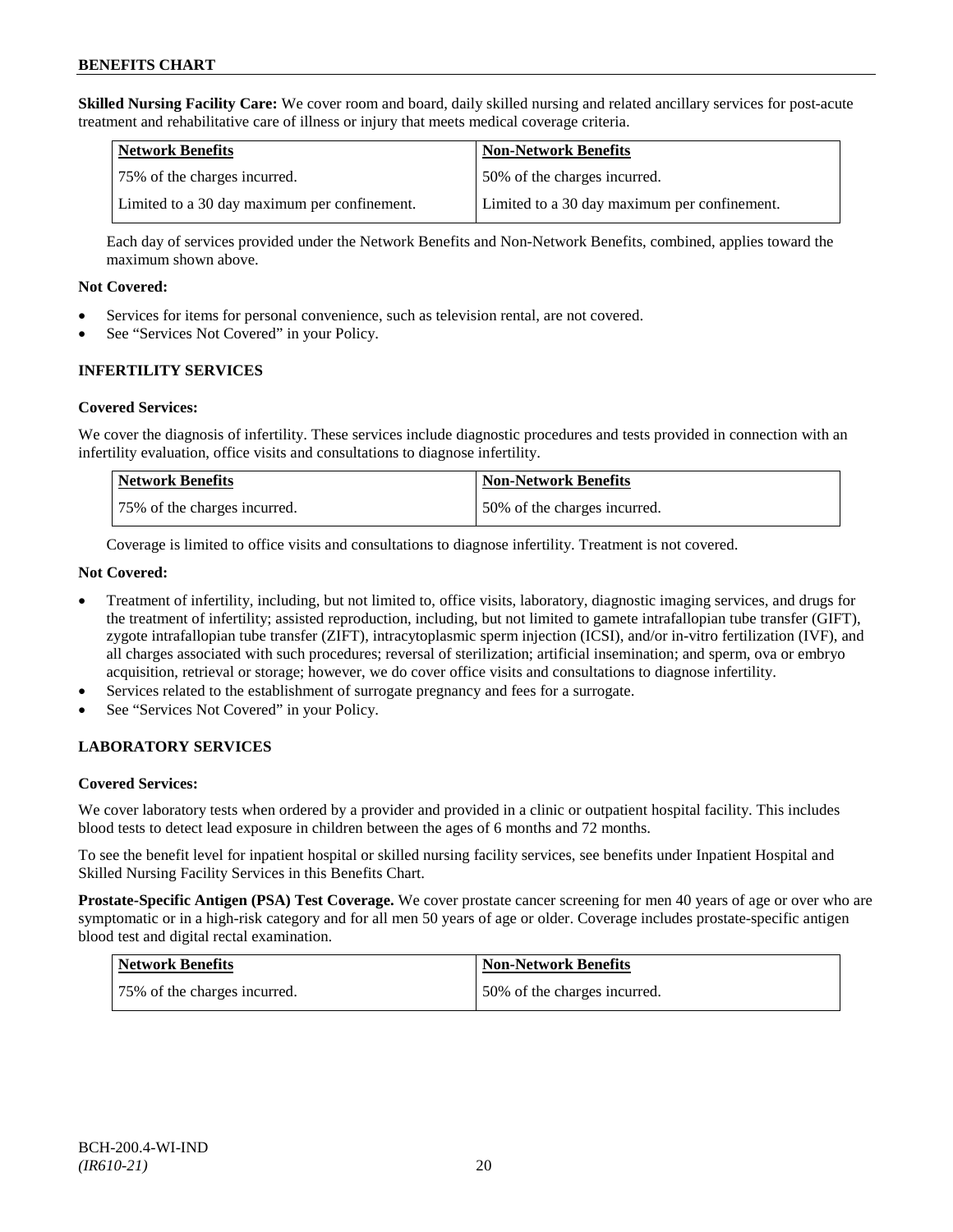### **All other laboratory services**

#### **Services for Illness or Injury**

| Network Benefits             | Non-Network Benefits         |
|------------------------------|------------------------------|
| 75% of the charges incurred. | 50% of the charges incurred. |

## **Preventive Services**

Laboratory services associated with preventive services are covered at the benefit level shown in the "Preventive Services" section of this Benefits Chart.

### **Not Covered:**

See "Services Not Covered" in your Policy.

## **MASTECTOMY RECONSTRUCTION BENEFIT**

## **Covered Services:**

We cover reconstruction of the breast on which the mastectomy has been performed; surgery and reconstruction of the other breast to produce symmetrical appearance, and prostheses and physical complications of all stages of mastectomy, including lymphedemas.

| <b>Network Benefits</b>                               | <b>Non-Network Benefits</b>                           |
|-------------------------------------------------------|-------------------------------------------------------|
| Coverage level is same as corresponding Network       | Coverage level is same as corresponding Non-Network   |
| Benefits, depending on type of service provided, such | Benefits, depending on type of service provided, such |
| as Office Visits for Illness or Injury, Inpatient or  | as Office Visits for Illness or Injury, Inpatient or  |
| Outpatient Hospital Services.                         | <b>Outpatient Hospital Services.</b>                  |

#### **Not Covered:**

• See "Services Not Covered" in your Policy.

## **MEDICATION THERAPY DISEASE MANAGEMENT PROGRAM**

#### **Covered Services:**

If you meet our criteria for coverage, you may qualify for our Medication Therapy Disease Management Program.

The program covers consultations with a designated Network pharmacist.

Covered services are based on established medical policies, which are subject to periodic review and modification by the medical directors. These medical policies (medical coverage criteria) are available by calling Member Services, or logging on to your "*my*HealthPartners" account at [healthpartners.com.](http://www.healthpartners.com/)

| Network Benefits                                            | Non-Network Benefits |
|-------------------------------------------------------------|----------------------|
| 100% of the charges incurred.<br>Deductible does not apply. | No coverage.         |

## **Not Covered:**

See "Services Not Covered" in your Policy.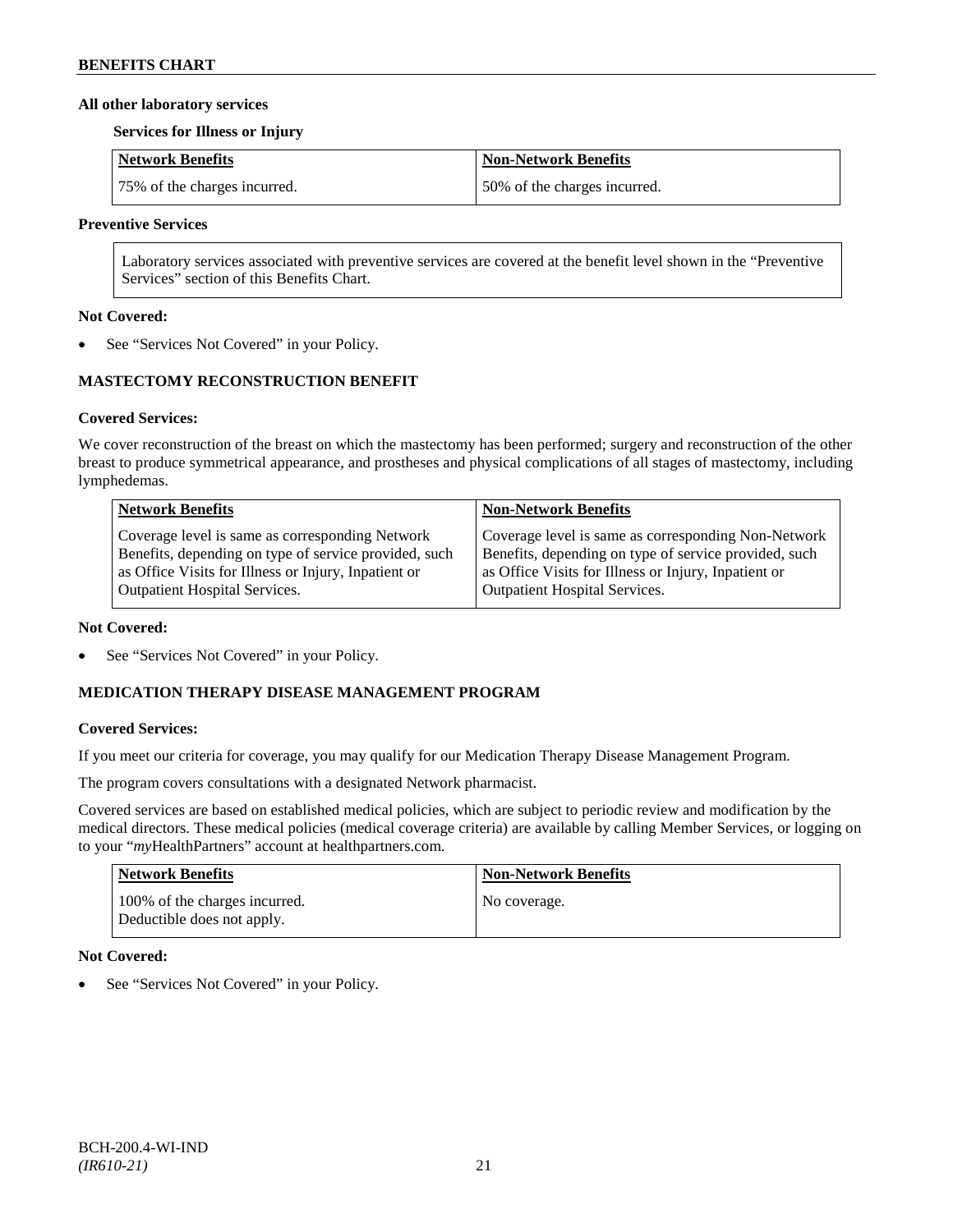## **OFFICE VISITS FOR ILLNESS OR INJURY**

## **Covered Services:**

We cover the following when medically necessary: professional medical and surgical services and related supplies, including biofeedback, of physicians and other health care providers; blood and blood products (unless replaced) and blood derivatives.

We cover diagnosis and treatment of illness or injury to the eyes. Where contact or eye glass lenses are prescribed as medically necessary for the post-operative treatment of cataracts or for the treatment of aphakia, or keratoconus, we cover the initial evaluation, lenses and fitting. Insureds must pay for lens replacement beyond the initial pair.

### **Office visits**

| Network Benefits             | Non-Network Benefits         |
|------------------------------|------------------------------|
| 75% of the charges incurred. | 50% of the charges incurred. |

## **Convenience Clinics**

| Network Benefits             | <b>Non-Network Benefits</b>  |
|------------------------------|------------------------------|
| 75% of the charges incurred. | 50% of the charges incurred. |

### **Scheduled Telephone Visits**

| <b>Network Benefits</b>      | <b>Non-Network Benefits</b>  |
|------------------------------|------------------------------|
| 75% of the charges incurred. | 50% of the charges incurred. |

### **E-visits**

## **Access to Online Care through virtuwell a[t virtuwell.com](http://www.virtuwell.com/)**

| Network Benefits                                            | <b>Non-Network Benefits</b> |
|-------------------------------------------------------------|-----------------------------|
| 100% of the charges incurred.<br>Deductible does not apply. | No coverage.                |

## **All Other E-visits**

| Network Benefits             | <b>Non-Network Benefits</b>  |
|------------------------------|------------------------------|
| 75% of the charges incurred. | 50% of the charges incurred. |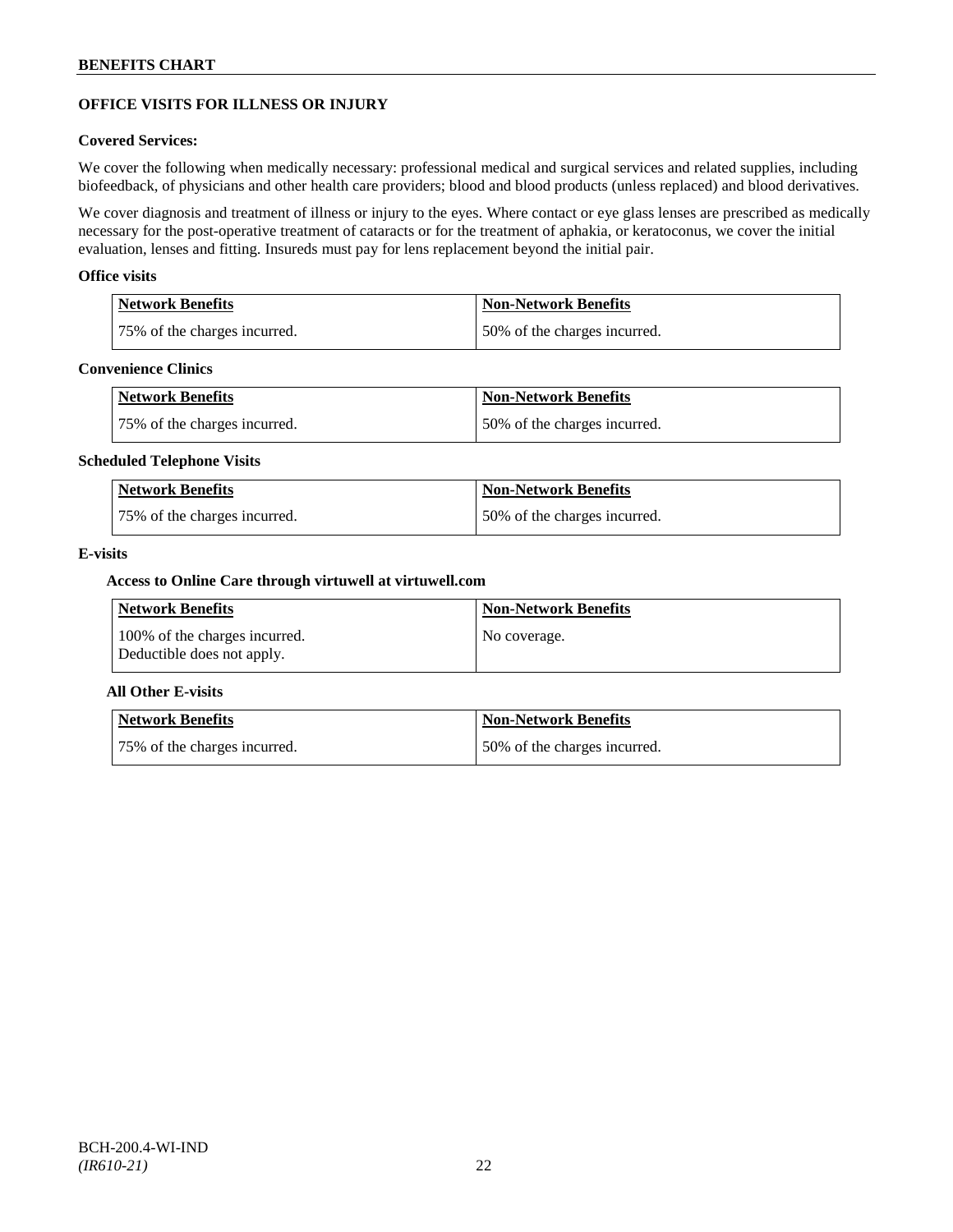## **First Three Visits**

If any of the first three visits are urgent care visits or office visits, they are covered at 100%, subject to a copayment of \$30 per visit, not subject to the deductible.

If any of the first three visits are convenience clinic visits, telephone visits or e-visits (other than virtuwell), they are covered at 100%, subject to a copayment of \$15 per visit, not subject to the deductible.

Then services will be covered at the deductible and coinsurance and/or copayment indicated for urgent care visits, office visits, convenience clinic visits, telephone visits and e-visits (other than virtuwell).

Physician services are included; however, charges for office procedures, laboratory, radiology and other ancillary services are not included and will be subject to the deductible and coinsurance and/or copayment.

### **Injections Administered in a Physician's Office, other than immunizations**

#### **Allergy Injections**

| Network Benefits             | Non-Network Benefits         |
|------------------------------|------------------------------|
| 75% of the charges incurred. | 50% of the charges incurred. |

#### **All Other Injections**

| Network Benefits             | <b>Non-Network Benefits</b>  |
|------------------------------|------------------------------|
| 75% of the charges incurred. | 50% of the charges incurred. |

#### **Not Covered:**

- Court ordered treatment, except as described in this Benefits Chart. Any resulting court ordered treatment for mental health services will be subject to the Policy's requirement for medical necessity.
- See "Services Not Covered" in your Policy.

## **PEDIATRIC EYEWEAR**

#### **Covered Services:**

We cover pediatric eyewear for children, subject to our medical coverage criteria. Coverage under this provision will continue until the end of the month in which the child turns age 19. We also cover low vision services. These medical policies (medical coverage criteria) are available by calling Member Services, or logging on to your "*my*HealthPartners" account at [healthpartners.com.](http://www.healthpartners.com/)

| <b>Network Benefits</b>      | <b>Non-Network Benefits</b> |
|------------------------------|-----------------------------|
| 75% of the charges incurred. | No coverage.                |

Limited to one pair of eyeglasses (lenses and frames), or one pair of contact lenses per calendar year.

- Replacement of eyeglasses or contact lenses due to loss or theft.
- Contact lenses for cosmetic purposes.
- See "Services Not Covered" in your Policy.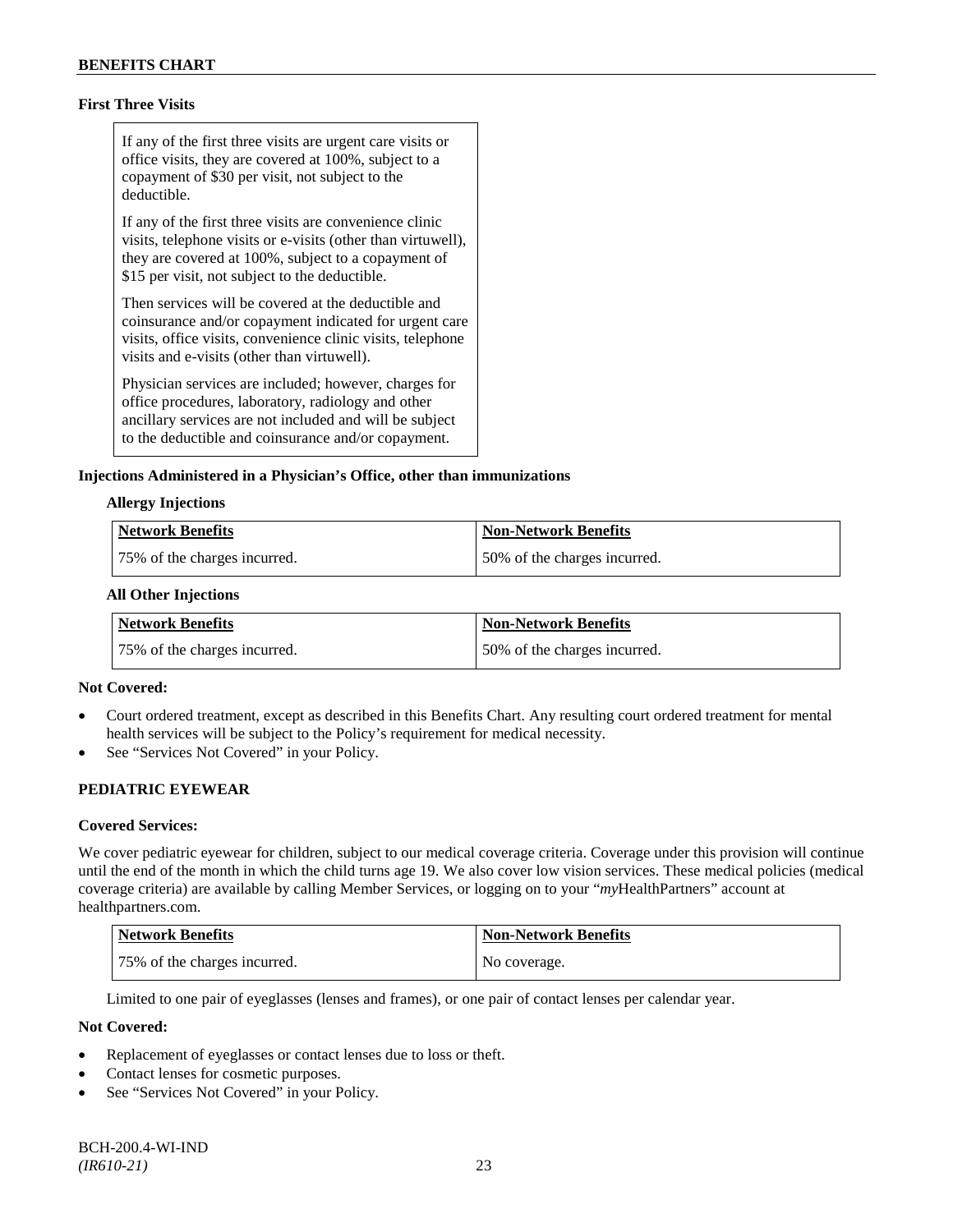## **PHYSICAL THERAPY, OCCUPATIONAL THERAPY, SPEECH THERAPY AND OTHER SPECIFIED THERAPIES**

## **Covered Services:**

We cover the following physical therapy, occupational therapy and speech therapy services:

- Medically necessary rehabilitative care to correct the effects of illness or injury.
- Habilitative services rendered for congenital, developmental or medical conditions which have significantly limited the successful initiation of normal speech and normal motor development.

Massage therapy which is performed in conjunction with other treatment/modalities by a physical or occupational therapist, is part of a prescribed treatment plan and is not billed separately is covered.

We cover services provided in a clinic. We also cover physical therapy provided in an outpatient hospital facility. To see the benefit level for inpatient hospital or skilled nursing facility services, see benefits under "Inpatient Hospital and Skilled Nursing Facility Services".

### **Rehabilitative Care**

| <b>Network Benefits</b>                                                                       | <b>Non-Network Benefits</b>                                                                   |
|-----------------------------------------------------------------------------------------------|-----------------------------------------------------------------------------------------------|
| 75% of the charges incurred.                                                                  | 50% of the charges incurred.                                                                  |
| Physical, Occupational and Speech Therapy are limited<br>to 20 visits each per calendar year. | Physical, Occupational and Speech Therapy are<br>limited to 20 visits each per calendar year. |

In addition to the services provided above, we cover a minimum of:

20 visits per calendar year for pulmonary rehabilitation therapy,

36 visits per calendar year for cardiac rehabilitation therapy,

30 visits per calendar year for post-cochlear implant aural therapy,

20 visits per calendar year for cognitive rehabilitation therapy.

The maximum number of visits are combined for Network Benefits and Non-Network Benefits.

## **Habilitative Care**

| <b>Network Benefits</b>                                                                       | <b>Non-Network Benefits</b>                                                                   |
|-----------------------------------------------------------------------------------------------|-----------------------------------------------------------------------------------------------|
| 75% of the charges incurred.                                                                  | 150% of the charges incurred.                                                                 |
| Physical, Occupational and Speech Therapy are limited<br>to 20 visits each per calendar year. | Physical, Occupational and Speech Therapy are<br>limited to 20 visits each per calendar year. |

The maximum number of visits is combined for Network Benefits and Non-Network Benefits.

- Massage therapy for the purpose of comfort or convenience of the Insured.
- See "Services Not Covered" in your Policy.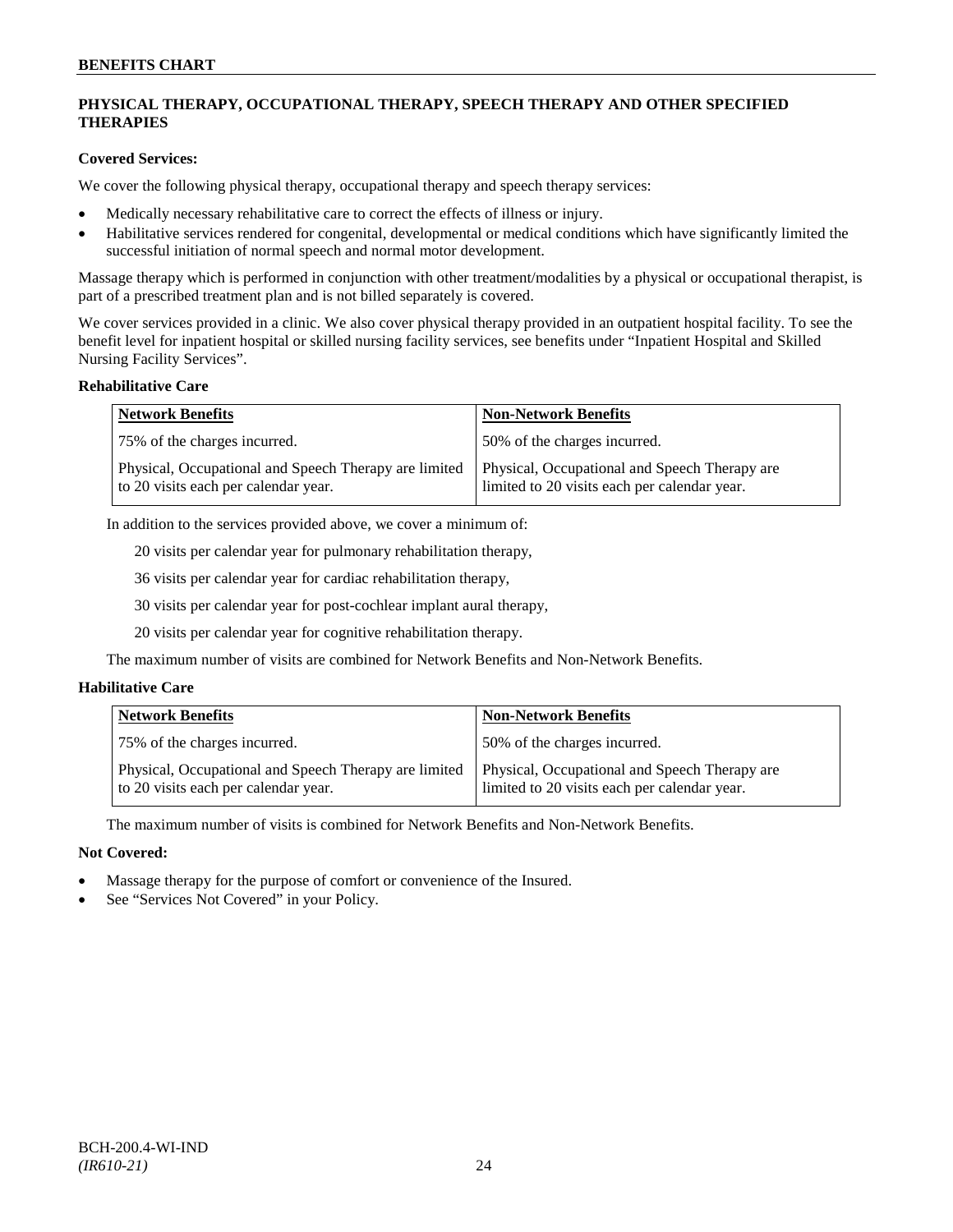## **PRESCRIPTION DRUG SERVICES**

## **Covered Services:**

We cover prescription drugs and medications that can be self-administered or are administered in a physician's office.

## **For Network Benefits, drugs and medications must be obtained at a network pharmacy.**

## **Outpatient Drugs (except as specified below)**

| <b>Network Benefits</b>                                                                                                                                                                                                                                               | <b>Non-Network Benefits</b>  |
|-----------------------------------------------------------------------------------------------------------------------------------------------------------------------------------------------------------------------------------------------------------------------|------------------------------|
| 100% of the charges incurred, subject to a copayment of<br>\$5 for generic low cost formulary drugs, and 100% of<br>the charges incurred, subject to a copayment of \$25 for<br>generic high cost formulary drugs.<br>Deductible does not apply.                      | 50% of the charges incurred. |
| Brand name formulary drugs are covered at 75% of the<br>charges incurred.                                                                                                                                                                                             |                              |
| Non-formulary drugs are covered at 50% of the charges<br>incurred.                                                                                                                                                                                                    |                              |
| In no event will your cost for a formulary insulin drug<br>exceed \$25. Deductible does not apply to formulary<br>insulin drugs.                                                                                                                                      |                              |
| <b>Oral chemotherapy drugs</b> are included on the<br>Specialty Drug List. However, you pay the applicable<br>outpatient drug copayment. As required by Wisconsin<br>law, your maximum copayment will not be more than<br>\$100 per prescription for a 30-day supply. |                              |

## **Mail Order Drugs**

| <b>Network Benefits</b>                                                                                                                                                                                            | <b>Non-Network Benefits</b> |
|--------------------------------------------------------------------------------------------------------------------------------------------------------------------------------------------------------------------|-----------------------------|
| For your convenience, you may also get up to a 90-day<br>supply of outpatient prescription drugs that can be self-<br>administered through the designated mail order service.                                      | See Network Benefits.       |
| Outpatient drugs ordered through this service are.<br>covered at the benefit percent and copayments shown in<br>Outpatient Drugs above.                                                                            |                             |
| New prescriptions to treat chronic conditions and trial<br>drugs will be limited to quantity limits described at the<br>end of this section. You will have to pay one copayment<br>for your initial 30-day supply. |                             |
| Specialty Drugs are not available through the mail order<br>service.                                                                                                                                               |                             |

## **Tobacco Cessation Drugs are covered for all FDA approved tobacco cessation drugs**

| Network Benefits                                            | <b>Non-Network Benefits</b>  |
|-------------------------------------------------------------|------------------------------|
| 100% of the charges incurred.<br>Deductible does not apply. | 50% of the charges incurred. |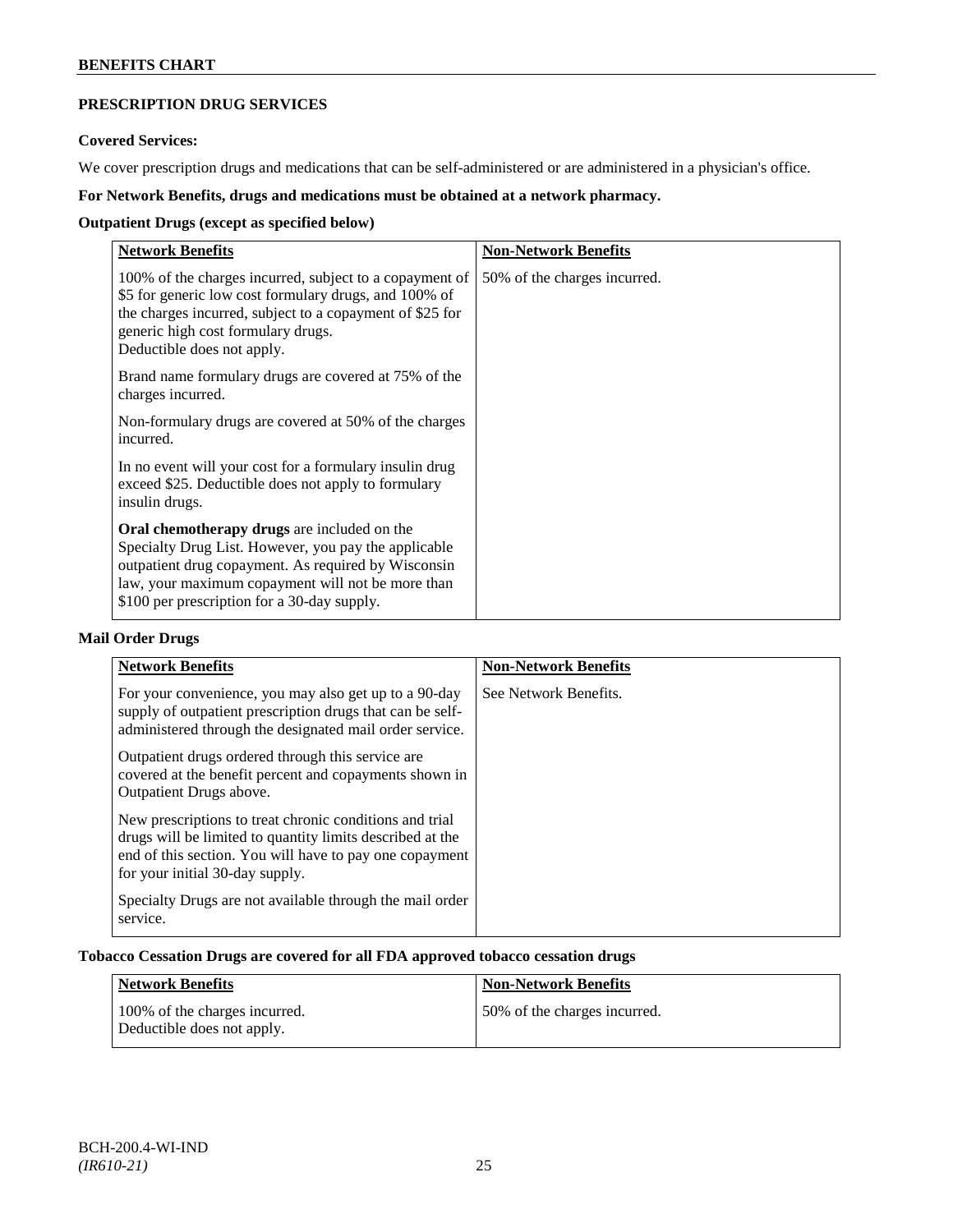## **Contraceptive Drugs**

| <b>Network Benefits</b>                                                                                                                                         | <b>Non-Network Benefits</b>  |
|-----------------------------------------------------------------------------------------------------------------------------------------------------------------|------------------------------|
| 100% of the charges incurred for formulary drugs.<br>Deductible does not apply.                                                                                 | 50% of the charges incurred. |
| If a physician requests that a Non-Formulary<br>contraceptive drug be dispensed as written, the drug<br>will be covered at 100%, not subject to the deductible. |                              |

## **Specialty Drugs that are Self-Administered**

| <b>Network Benefits</b>                                                                                                                                                                                                                                        | <b>Non-Network Benefits</b> |
|----------------------------------------------------------------------------------------------------------------------------------------------------------------------------------------------------------------------------------------------------------------|-----------------------------|
| 50% of the charges incurred.                                                                                                                                                                                                                                   | No coverage.                |
| Oral chemotherapy drugs are included on the<br>Specialty Drug List. However, you pay the applicable<br>outpatient drug copayment. As required by Wisconsin<br>law, your maximum copayment will not be more than<br>\$100 per prescription for a 30-day supply. |                             |

In order for the plan to better manage available manufacturer-funded copayment assistance, copayments for certain specialty medications may vary and be set to approximate the maximum of any available manufacturer-funded copayment assistance programs. However, in no case will true out-of-pocket costs to the Insured be greater than the maximum copayment/coinsurance shown in this Benefits Chart. Manufacturer-funded copayment assistance received by an Insured will not apply to the Insured's annual deductible or out-of-pocket limit.

Specialty Drugs are limited to drugs on the Specialty Drug List and must be obtained from a designated vendor.

### **Limitations:**

- Certain drugs may require prior authorization as indicated on the Formulary. HealthPartners may require prior authorization for the drug and also the site where the drug will be provided. Certain drugs are subject to our utilization review process and quantity limits.
- Certain non-formulary drugs require prior authorization. In addition, certain drugs may be subject to any quantity limits applied as part of our trial program.
- If an Insured requests a brand name drug when there is a generic equivalent, the brand name drug will be covered up to the charge that would apply to the generic drug, minus any required copayment. If a physician requests that a brand name drug be dispensed as written, the drug will be paid at the non-formulary benefit.
- We may require Insureds to try over-the-counter (OTC) drug alternatives before approving more costly formulary prescription drugs.
- Unless otherwise specified in the Prescription Drug Services section, you may receive up to a 30-day supply per prescription.
- New prescriptions to treat certain chronic conditions are limited to a 30-day supply.
- A 90-day supply will be covered and dispensed only at pharmacies that participate in our extended day supply program.
- No more than a 30-day supply of Specialty Drugs will be covered and dispensed at a time unless it's a manufacturer supplied drug that cannot be split that supplies the Insured with more than a 30-day supply.
- If a copayment is required, you must pay one copayment for each 30-day supply, or portion thereof.

- Replacement of prescription drugs, medications, equipment and supplies due to loss, damage or theft.
- Nonprescription (over-the-counter) drugs or medications, including, but not limited to, vitamins, supplements, homeopathic remedies, and non-FDA approved drugs, unless listed on the Formulary and prescribed by a physician or legally authorized health care provider under applicable state and federal law. This exclusion does not include over-thecounter contraceptives for women as allowed under the Affordable Care Act when the Insured obtains a prescription for the item. In addition, if the Insured obtains a prescription, this exclusion does not include aspirin to prevent cardiovascular disease for men and women of certain ages; folic acid supplements for women who may become pregnant; fluoride chemoprevention supplements for children without fluoride in their water source; and iron supplements for children age 6- 12 who are at risk for anemia.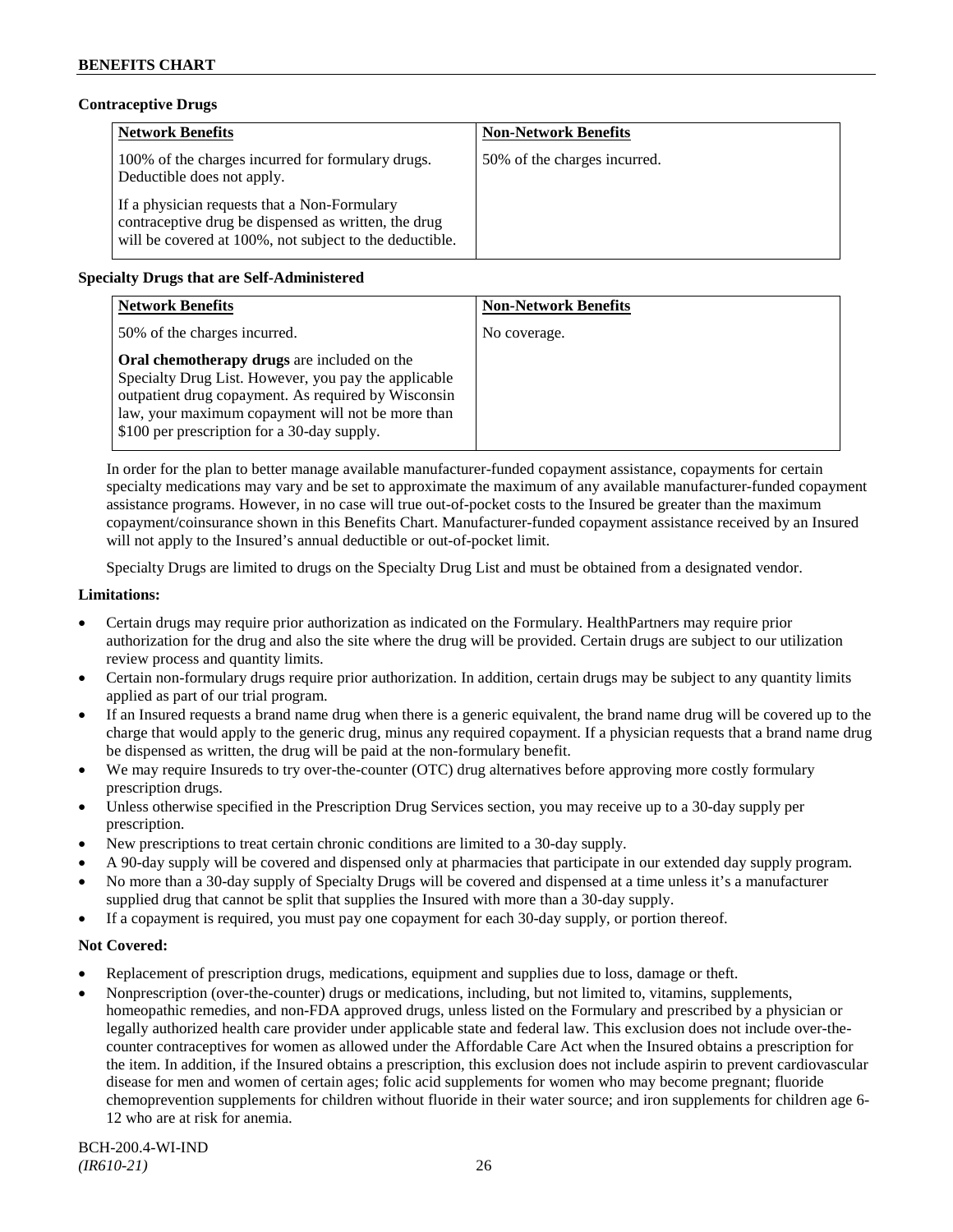- All drugs for the treatment of sexual dysfunction.
- All drugs for the treatment of growth deficiency.
- All drugs for the treatment of infertility.
- Medical cannabis.
- Drugs on the Excluded Drug List. The Excluded Drug List includes select drugs within a therapy class that are not eligible for coverage. This includes drugs that may be excluded for certain indications. The Excluded Drug List is available at [healthpartners.com.](http://www.healthpartners.com/)
- Drugs that are newly approved by the FDA until they are reviewed and approved by HealthPartners Pharmacy and Therapeutics Committee.
- Medical devices approved by the FDA will not be covered under the Prescription Drug Services section unless they are on our formulary. Covered medical devices are generally submitted and reimbursed under your medical benefits.
- See "Services Not Covered" in your Policy.

## **PREVENTIVE SERVICES**

## **Applicable Definitions:**

**Routine Preventive Services** are routine healthcare services that include screenings, check-ups and counseling to prevent illness, disease or other health problems before symptoms occur.

**Diagnostic Services** are services to help a provider understand your symptoms, diagnose illness and decide what treatment may be needed. They may be the same services that are listed as preventive services, but they are being used as diagnostic services. Your provider will determine if these services are preventive or diagnostic. These services are not preventive if received as part of a visit to diagnose, manage or maintain an acute or chronic medical condition, illness or injury. When that occurs, unless otherwise indicated below, standard deductibles, copayments or coinsurance apply.

## **Covered Services:**

We cover preventive services that meet any of the requirements under the Affordable Care Act (ACA) shown in the bulleted items below. These preventive services are covered at 100% under the Network Benefits with no deductible, copayments or coinsurance. (If a preventive service is not required by the ACA and it is covered at a lower benefit level, it will be specified below.) Preventive benefits mandated under the ACA are subject to periodic review and modification. Changes would be effective in accordance with the federal rules. Preventive services mandated by the ACA include:

- Evidence-based items or services that have in effect a rating of A or B in the current recommendations of the United States Preventive Services Task Force with respect to the individual;
- Immunizations for routine use in children, adolescents, and adults that have in effect a recommendation from the Advisory Committee on Immunization Practices of the Centers for Disease Control and Prevention with respect to the individual;
- With respect to infants, children, and adolescents, evidence-informed preventive care and screenings provided for in comprehensive guidelines supported by the Health Resources and Services Administration; and
- With respect to women, preventive care and screenings provided for in comprehensive guidelines supported by the Health Resources and Services Administration.

Covered services are based on established medical policies, which are subject to periodic review and modification by the medical directors. These medical policies (medical coverage criteria) are available by calling Member Services, or logging on to your "*my*HealthPartners" account at [healthpartners.com.](http://www.healthpartners.com/)

## **ACA and state mandated preventive services are covered as follows:**

**Routine Health Exams and Periodic Health Assessments**. A physician or health care provider will counsel you as to how often health assessments are needed based on age, sex and health status. This includes screening and counseling for tobacco cessation and all FDA approved tobacco cessation medications including over-the-counter drugs (as shown in the Prescription Drug Services section).

| Network Benefits                                            | <b>Non-Network Benefits</b>  |
|-------------------------------------------------------------|------------------------------|
| 100% of the charges incurred.<br>Deductible does not apply. | 50% of the charges incurred. |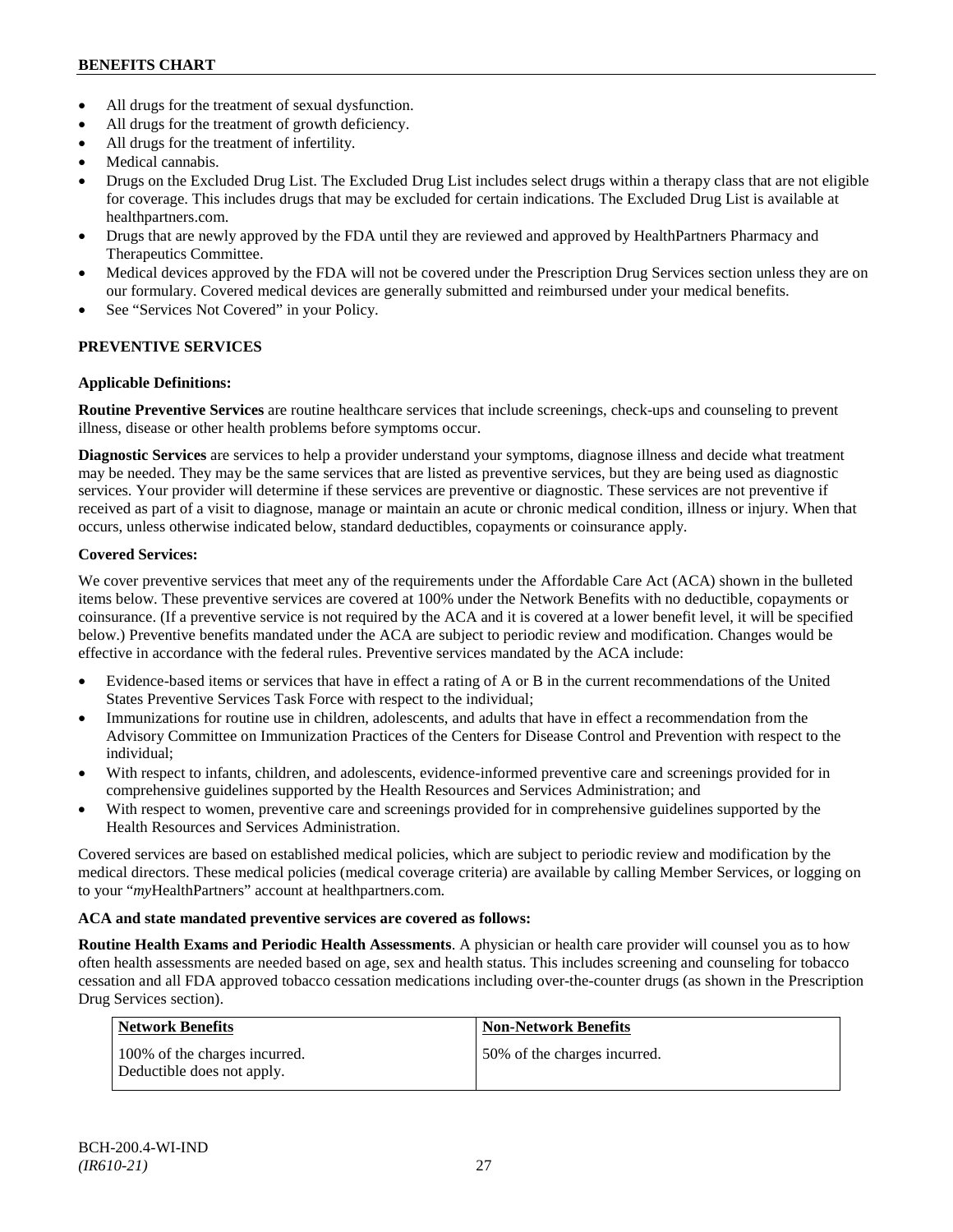**Child Health Supervision Services.** This includes pediatric preventive services such as newborn screenings, appropriate immunizations, developmental assessments and laboratory services appropriate to the age of the child from birth to 72 months, and appropriate immunizations to age 18.

| <b>Network Benefits</b>                                     | <b>Non-Network Benefits</b>  |
|-------------------------------------------------------------|------------------------------|
| 100% of the charges incurred.<br>Deductible does not apply. | 50% of the charges incurred. |

## **Routine Prenatal Care and Exams**

| <b>Network Benefits</b>                                     | <b>Non-Network Benefits</b>   |
|-------------------------------------------------------------|-------------------------------|
| 100% of the charges incurred.<br>Deductible does not apply. | 150% of the charges incurred. |

**Routine Postnatal Care.** This includes health exams, assessments, education and counseling relating to the period immediately after childbirth.

| Network Benefits                                            | <b>Non-Network Benefits</b>  |
|-------------------------------------------------------------|------------------------------|
| 100% of the charges incurred.<br>Deductible does not apply. | 50% of the charges incurred. |

**Routine Screening Procedures for Cancer.** This includes colorectal screening starting at age 50 and under age 50 for people at high risk of colorectal cancer. This also includes other cancer screenings recommended by the USPSTF with an A or B rating. Women's preventive health services below describe additional routine screening procedures for cancer.

| Network Benefits                                            | <b>Non-Network Benefits</b>  |
|-------------------------------------------------------------|------------------------------|
| 100% of the charges incurred.<br>Deductible does not apply. | 50% of the charges incurred. |

## **Routine Eye and Hearing Exams for members under the age of 22**

| <b>Network Benefits</b>                                     | <b>Non-Network Benefits</b>  |
|-------------------------------------------------------------|------------------------------|
| 100% of the charges incurred.<br>Deductible does not apply. | 50% of the charges incurred. |

**Professional Voluntary Family Planning Services.** This includes services to prevent or delay a pregnancy, including counseling and education. Services must be provided by a licensed provider.

| <b>Network Benefits</b>                                     | <b>Non-Network Benefits</b>   |
|-------------------------------------------------------------|-------------------------------|
| 100% of the charges incurred.<br>Deductible does not apply. | 150% of the charges incurred. |

#### **Adult Immunizations**

| <b>Network Benefits</b>       | <b>Non-Network Benefits</b>   |
|-------------------------------|-------------------------------|
| 100% of the charges incurred. | 100% of the charges incurred. |
| Deductible does not apply.    | Deductible does not apply.    |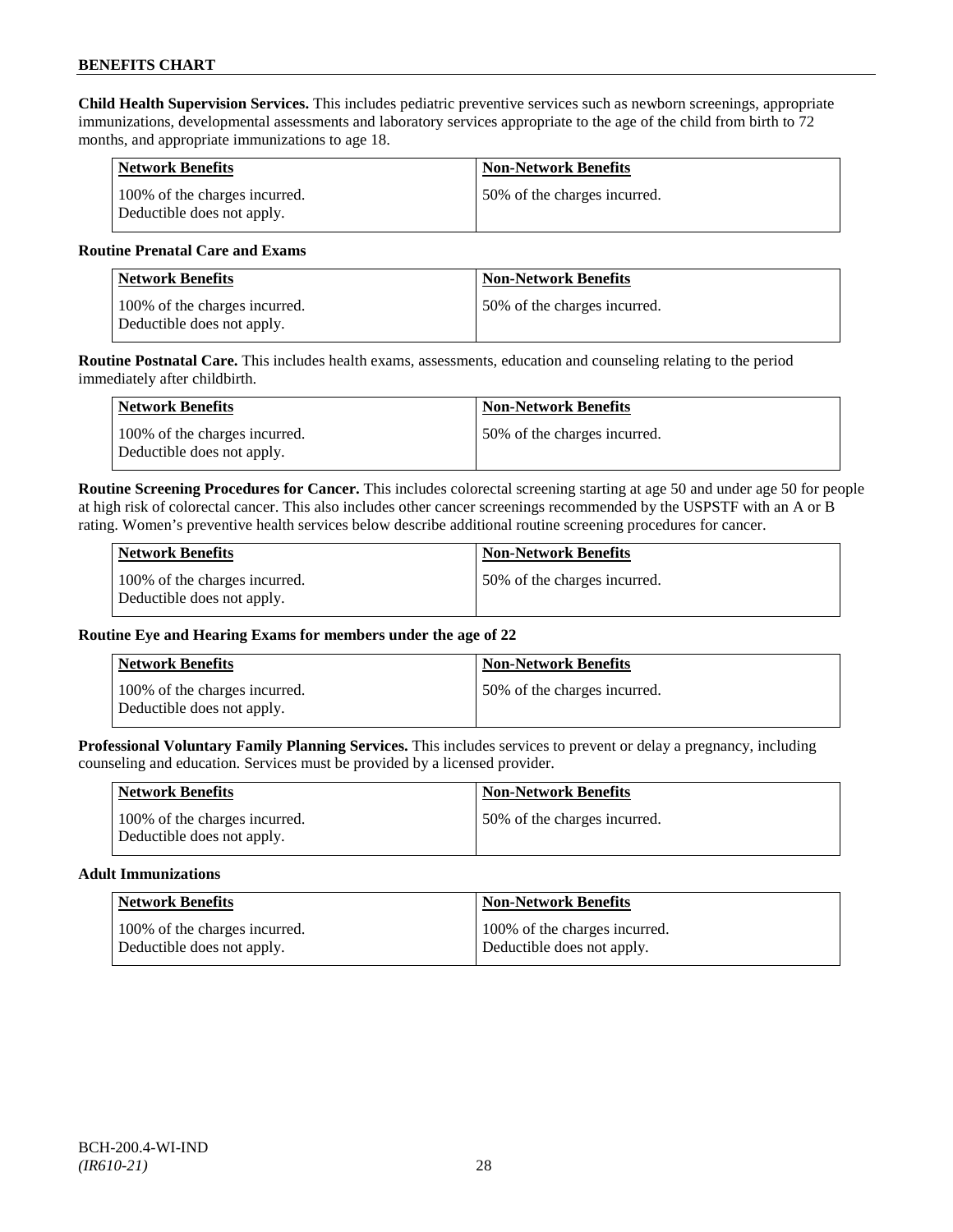**Women's Preventive Health Services.** This includes mammograms, screenings for cervical cancer (pap smears), breast pumps, human papillomavirus (HPV) testing, counseling for sexually transmitted infections, counseling and screening for human immunodeficiency virus (HIV), and all FDA approved contraceptive methods as prescribed by a doctor, sterilization procedures, education and counseling (see the Prescription Drug Services section for coverage of oral contraceptive drugs). We also provide genetic screening for BRCA if someone in your family has the gene or you have a diagnosis of cancer.

The U.S. Preventive Services Task Force (USPSTF) recommends screening mammography, with or without clinical breast examination (CBE), every 1-2 years for women aged 40 and older. For women age 50 and older, we cover an annual mammogram.

| Network Benefits                                            | <b>Non-Network Benefits</b>   |
|-------------------------------------------------------------|-------------------------------|
| 100% of the charges incurred.<br>Deductible does not apply. | 150% of the charges incurred. |

**Obesity Screening and Management.** We cover obesity screening and counseling for all ages during a routine preventive care exam. If you are age 18 or older and have a body mass index of 30 or more, we also cover intensive obesity management to help you lose weight. Your primary care doctor can coordinate these services.

| <b>Network Benefits</b>                                     | <b>Non-Network Benefits</b>   |
|-------------------------------------------------------------|-------------------------------|
| 100% of the charges incurred.<br>Deductible does not apply. | 150% of the charges incurred. |

**Preventive Medications.** We cover preventive medications currently recommended by USPSTF with an A or B rating if they are prescribed by your medical provider and they are listed on our Formulary. Preventive medications are subject to periodic review and modification. Changes would be effective in accordance with the federal rules and reflected in our current medical coverage criteria for preventive care services.

| <b>Network Benefits</b>                                     | <b>Non-Network Benefits</b>  |
|-------------------------------------------------------------|------------------------------|
| 100% of the charges incurred.<br>Deductible does not apply. | 50% of the charges incurred. |

## **In addition to any ACA or state mandated preventive services referenced above, we cover the following eligible preventive services:**

## **Routine Hearing Exams for Adults Age 22 and older**

| Network Benefits             | Non-Network Benefits         |
|------------------------------|------------------------------|
| 75% of the charges incurred. | 50% of the charges incurred. |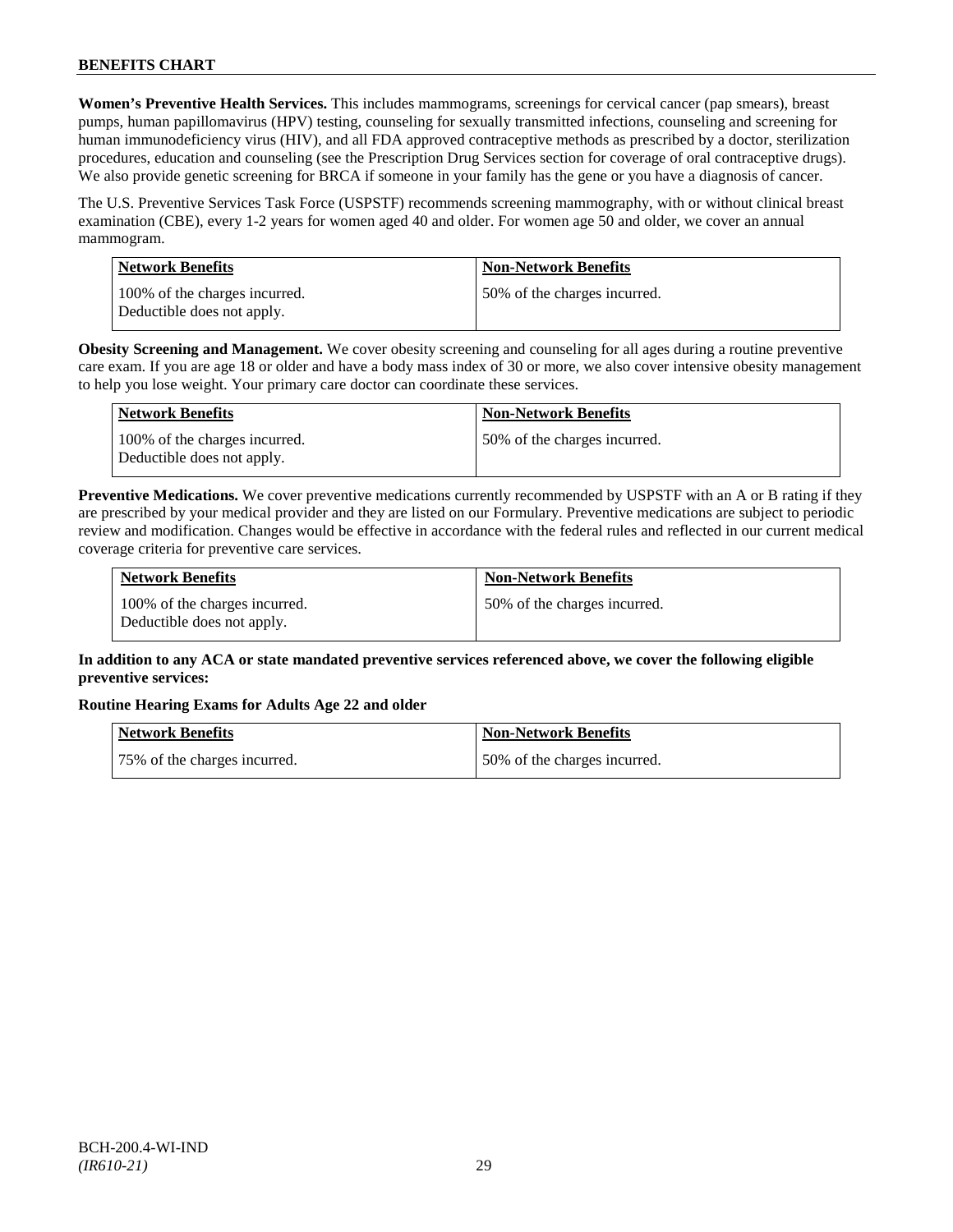**Ovarian Cancer Surveillance Tests for women who are at risk.** "At risk for ovarian cancer" means (1) having a family history that includes any of the following: one or more first-degree or second-degree relatives with ovarian cancer, clusters of female relatives with breast cancer or nonpolyposis colorectal cancer; or (2) testing positive for BRCA1 or BRCA2 mutations. "Surveillance tests for ovarian cancer" means annual screening using: CA-125 serum tumor marker testing, transvaginal ultrasound, pelvic examination or other proven ovarian cancer screening tests currently being evaluated by the federal Food and Drug Administration or by the National Cancer Institute.

| <b>Network Benefits</b>                                 | <b>Non-Network Benefits</b>                             |
|---------------------------------------------------------|---------------------------------------------------------|
| Coverage level is same as corresponding Network         | Coverage level is same as corresponding Non-Network     |
| Benefit, depending on type of service provided, such as | Benefit, depending on type of service provided, such as |
| Diagnostic Imaging Services, Laboratory Services        | Diagnostic Imaging Services, Laboratory Services        |
| Office Visits for Illness or Injury, or Preventive      | Office Visits for Illness or Injury, or Preventive      |
| Services.                                               | Services.                                               |
|                                                         |                                                         |

### **Limitations:**

• Services are not preventive if received as part of a visit to diagnose, manage or maintain an acute or chronic medical condition, illness or injury. When that occurs, unless otherwise indicated above, standard deductibles, copayments or coinsurance apply.

### **Not Covered:**

- Routine eye exams for adults age 22 and older.
- See "Services Not Covered" in your Policy.

## **TRANSPLANT SERVICES**

### **Applicable Definitions:**

**Autologous.** This is when the source of cells is from the individual's own marrow or stem cells.

**Allogeneic.** This is when the source of cells is from a related or unrelated donor's marrow or stem cells.

**Allogeneic Bone Marrow Transplant.** This is when the bone marrow is harvested from the related or unrelated donor and stored. The patient undergoes treatment which includes tumor ablation with high-dose chemotherapy and/or radiation. The bone marrow is reinfused (transplanted).

**Autologous Bone Marrow Transplant.** This is when the bone marrow is harvested from the individual and stored. The patient undergoes treatment which includes tumor ablation with high-dose chemotherapy and/or radiation. The bone marrow is reinfused (transplanted).

**Autologous/Allogeneic Stem Cell Support.** This is a treatment process that includes stem cell harvest from either bone marrow or peripheral blood, tumor ablation with high-dose chemotherapy and/or radiation, stem cell reinfusion, and related care. Autologous/allogeneic bone marrow transplantation and high dose chemotherapy with peripheral stem cell rescue/support are considered to be autologous/allogeneic stem cell support.

**Designated Transplant Center.** This is any health care provider, group or association of health care providers designated by us to provide services, supplies or drugs for specified transplants for our Insureds.

**Transplant Services.** This is transplantation (including retransplants) of the human organs or tissue listed below, including all related post-surgical treatment, follow-up care and drugs and multiple transplants for a related cause. Transplant services do not include other organ or tissue transplants or surgical implantation of mechanical devices functioning as a human organ, except surgical implantation of an FDA approved Ventricular Assist Device (VAD) or total artificial heart, functioning as a temporary bridge to heart transplantation.

Prior authorization is required prior to consultation to support coordination of care and benefits.

## **Covered Services:**

We cover eligible transplant services (as defined above) while you are covered under your Policy. Transplants that will be considered for coverage are limited to the following:

Kidney transplants for end-stage disease.

BCH-200.4-WI-IND *(IR610-21)* 30